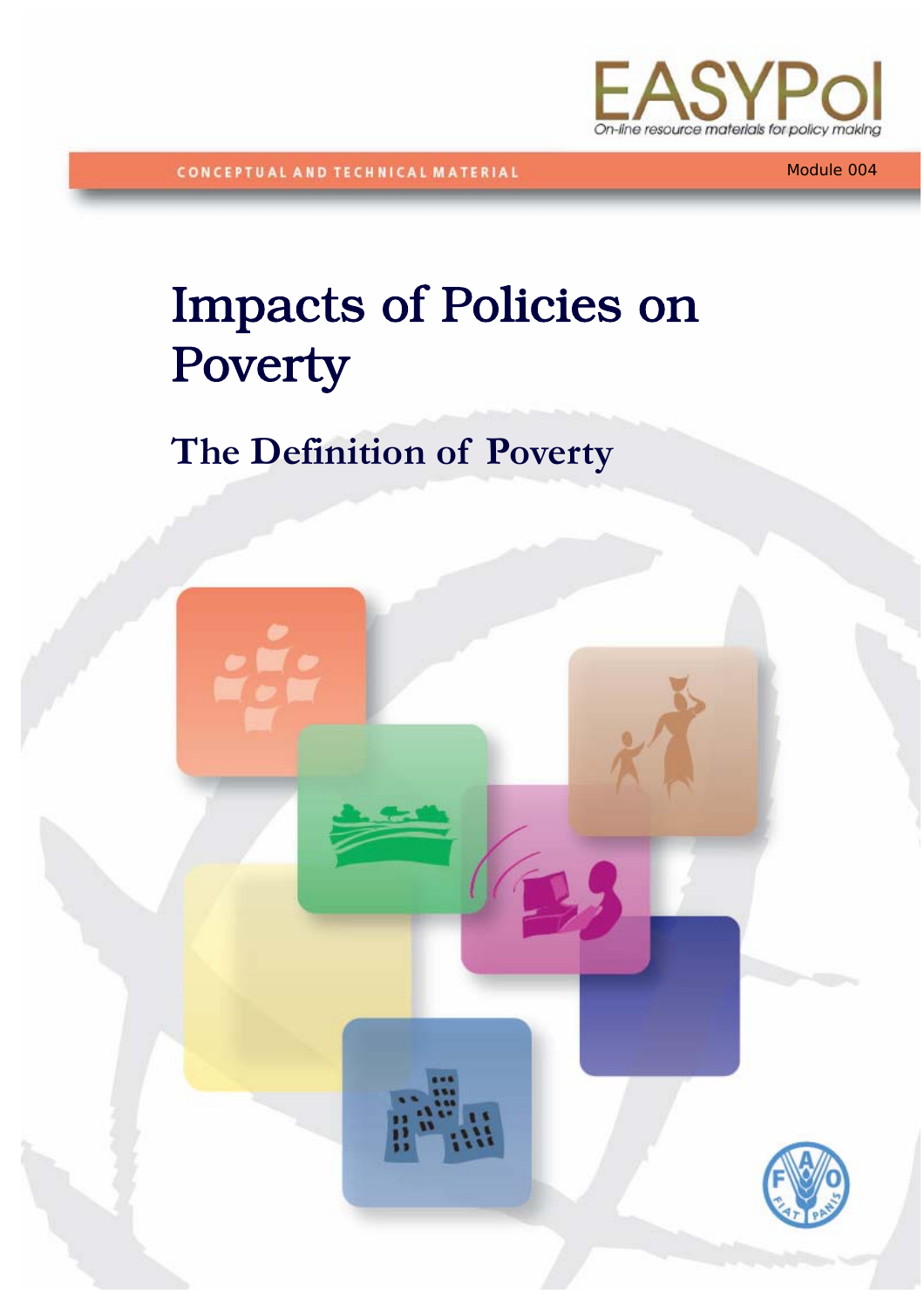

# Impacts of Policies on Poverty

# **The Definition of Poverty**

by

Lorenzo Giovanni Bellù, Agricultural Policy Support Service, Policy Assistance Division, FAO, Rome, Italy

Paolo Liberati, University of Urbino, "Carlo Bo", Institute of Economics, Urbino, Italy

for the

Food and Agriculture Organization of the United Nations, FAO



#### **About EASYPol**

EASYPol is a an on-line, interactive multilingual repository of downloadable resource materials for capacity development in policy making for food, agriculture and rural development. The EASYPol home page is available at: *[www.fao.org/tc/easypol](http://www.fao.org/tc/easypol).*

EASYPol has been developed and is maintained by the Agricultural Policy Support Service, Policy Assistance Division, FAO.

The designations employed and the presentation of the material in this information product do not imply the expression of any opinion whatsoever on the part of the Food and Agriculture Organization of the United Nations concerning the legal status of any country, territory, city or area or of its authorities, or concerning the delimitation of its frontiers or boundaries.

**[© FAO November 2005](http://www.fao.org/copyright_EN.htm)**: All rights reserved. Reproduction and dissemination of material contained on FAO's Web site for educational or other non-commercial purposes are authorized without any prior written permission from the copyright holders provided the source is fully acknowledged. Reproduction of material for resale or other commercial purposes is prohibited without the written permission of the copyright holders. Applications for such permission should be addressed to: **[copyright@fao.org](mailto:copyright@fao.org)**.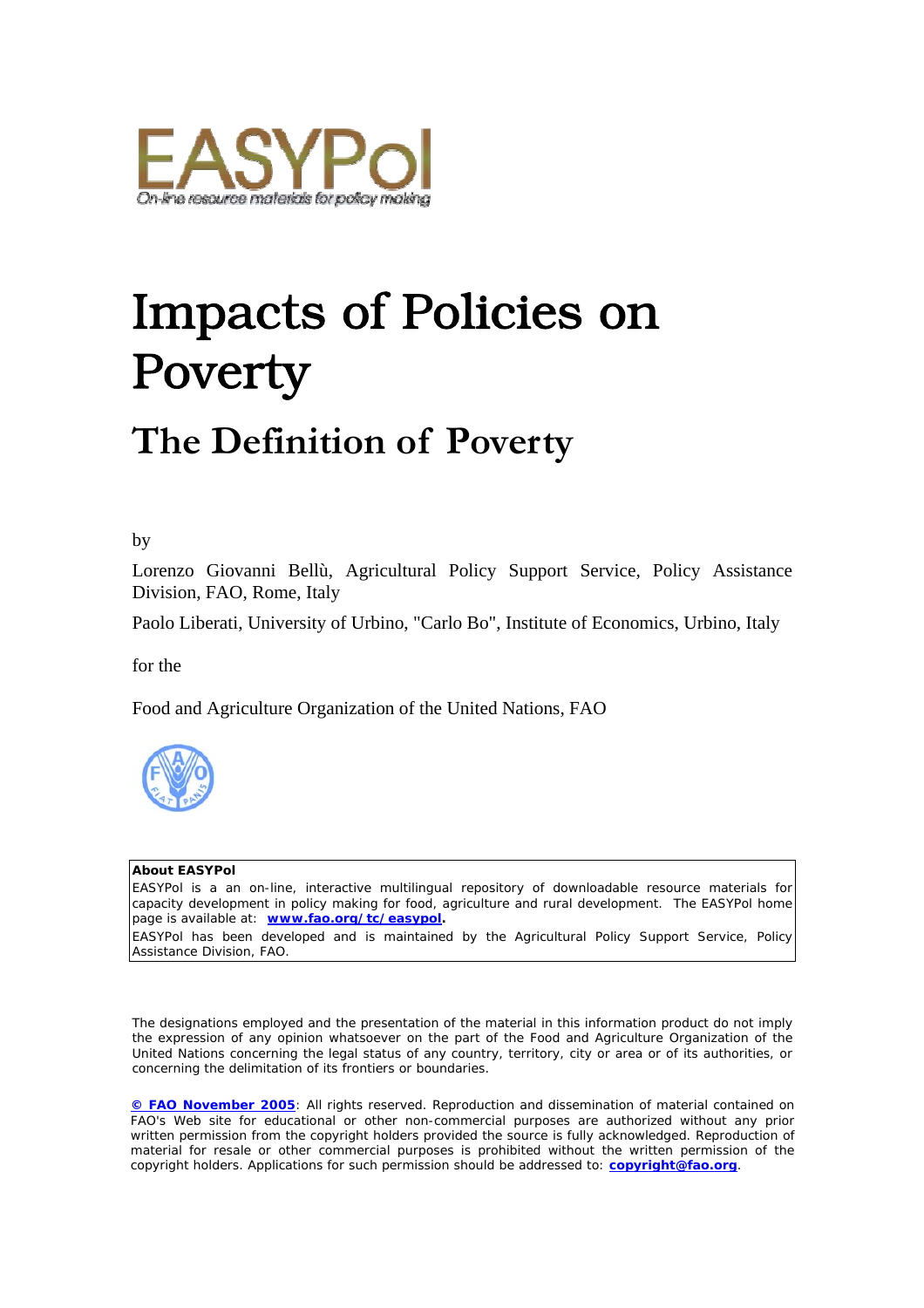# Table of Contents

| $\mathbf{1}$   |     |                                                         |  |
|----------------|-----|---------------------------------------------------------|--|
| $\overline{2}$ |     |                                                         |  |
| 3              |     |                                                         |  |
|                | 3.1 |                                                         |  |
|                | 3.2 | Uni-dimensional versus multi-dimensional poverty  3     |  |
|                | 3.3 |                                                         |  |
|                | 3.4 |                                                         |  |
| 4              |     |                                                         |  |
| 5              |     |                                                         |  |
|                | 5.1 |                                                         |  |
|                | 5.2 |                                                         |  |
|                | 5.3 |                                                         |  |
|                | 5.4 | Mono versus multi-dimensional definition of poverty  12 |  |
|                | 5.5 | Variability of the poverty concept across space 13      |  |
| 6              |     |                                                         |  |
| 7              |     |                                                         |  |
|                | 7.1 |                                                         |  |
|                | 7.2 |                                                         |  |
|                | 7.3 |                                                         |  |
| 8              |     |                                                         |  |
|                |     |                                                         |  |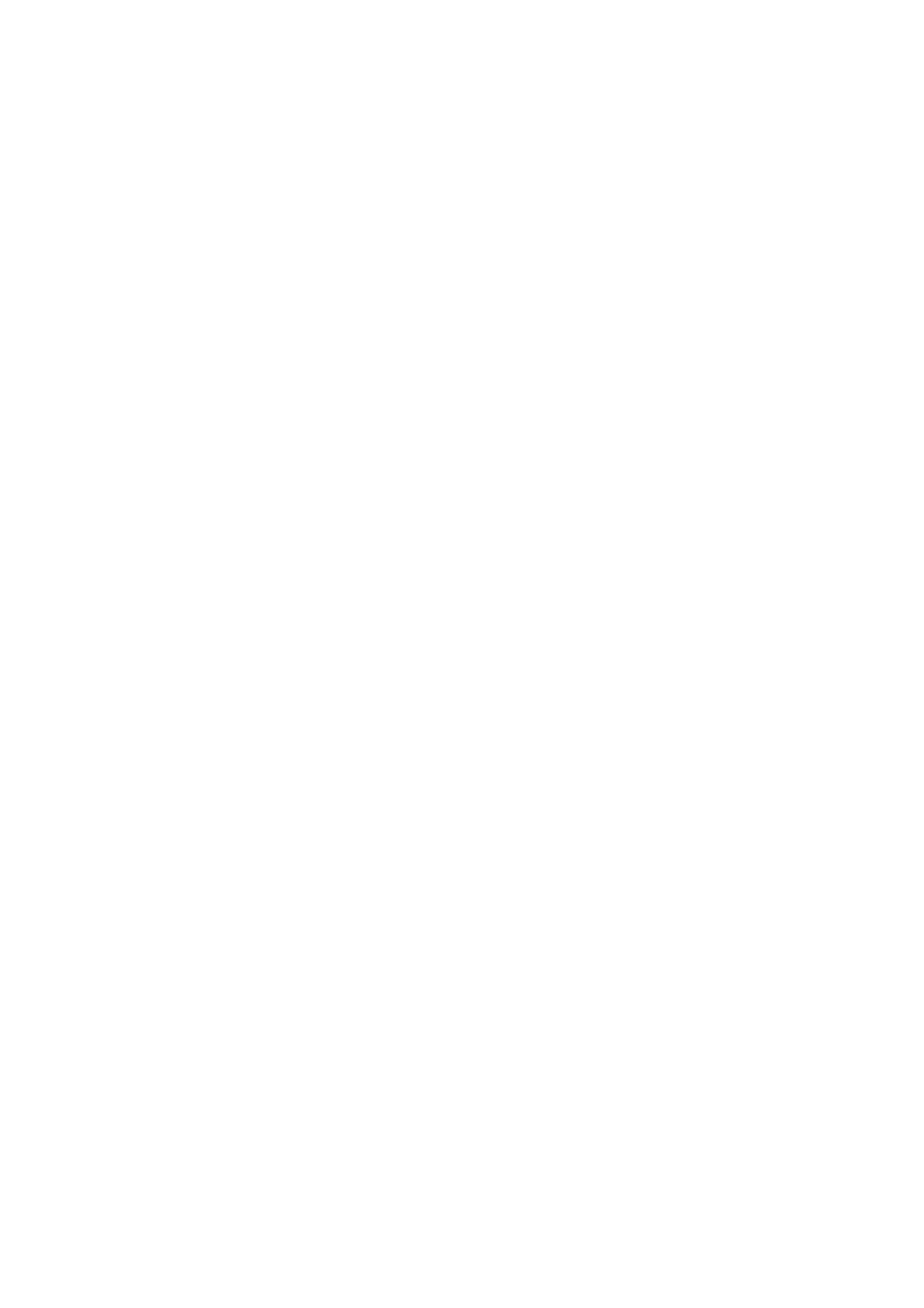#### <span id="page-4-0"></span>**1 SUMMARY**

This module illustrates how poverty can be defined in the context of policy impact analysis. After reporting and discussing the definition of **[poverty](http://www.fao.org/tc/easypol/output/glossary_term.asp?id=15001)** as "the **lack** of, or the **inability** to achieve, a socially acceptable **standard of living**", it discusses the monodimensional and multi-dimensional approaches to the definition of poverty. Furthermore, the module focuses on the absolute and the relative concept of poverty, also drawing some analogies and differences with the concept of **[food security](http://www.fao.org/tc/easypol/output/glossary_term.asp?id=15021)**. A stepby-step procedure, illustrated real case examples, are then provided to guide the reader through the process of poverty definition for policy impact analysis.

#### **2 INTRODUCTION**

#### **Objectives**

The aim of this module is to briefly illustrate the main approaches to define poverty, distinguishing relative and absolute concepts. It will give the user the possibility to learn the basic differences between these two concepts as well as the appropriate information to discriminate between them. In addition, the user will learn the main logical steps to follow when defining poverty in the context of policy impact analysis.

#### **Target audience**

The module targets current or future policy analysts who want to work on poverty issues.

#### **Required background**

In order to capture the essential parts of this module, the audience should be familiar with some basic mathematics, statistics and economics and with the basic concepts of income and of income distribution.

It belongs to a set of modules that discuss how to define poverty for policy analysis, how to identify poor and how to measure poverty. To find relevant materials in these areas, the reader can follow the links included in the text to other EASYPol modules or references<sup>[1](#page-4-1)</sup>. A set of useful links to related EASYPol modules is provided in a section at the end of the document.

#### **3 CONCEPTUAL BACKGROUND**

Many public policies impact poor people. Furthermore, some policies are specifically designed to target the poor in order to fight poverty. In policy work it is therefore important to be able to identify the poor, to simulate the impact of alternative policies

<span id="page-4-1"></span><sup>&</sup>lt;sup>1</sup> EASYPol hyperlinks are shown in blue, as follows:

a) training paths are shown in **underlined bold font**;

b) other EASYPol modules or complementary EASYPol materials are in *bold underlined italics;*

c) links to the glossary are in **bold**; and

d) external links are in *italics*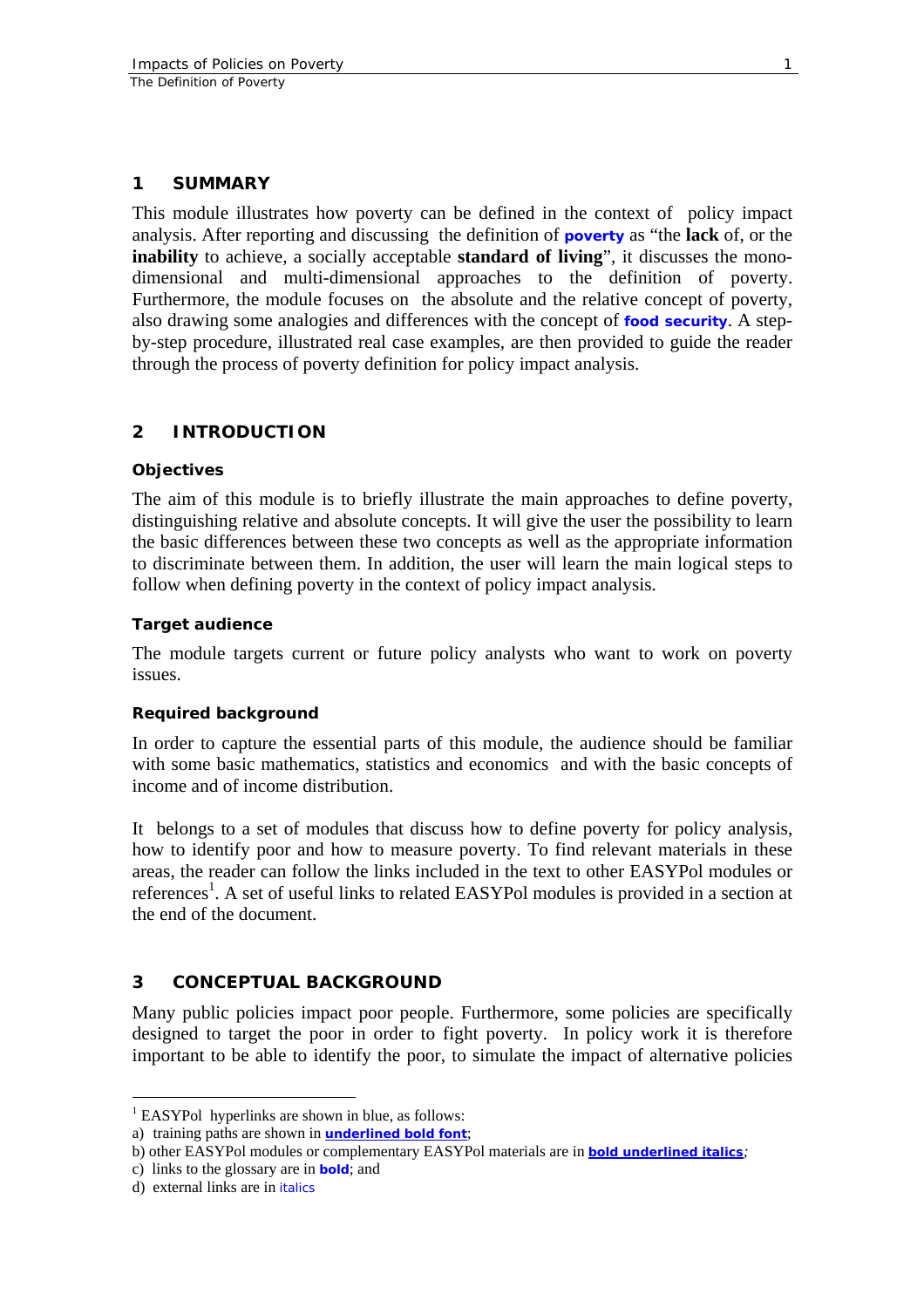<span id="page-5-0"></span>on poverty, and to rank policy options according to some poverty impact indicators in order to select the most preferred option. Some tools used for inequality analysis also prove to be useful for poverty analysis. To this respect, the poverty issue may be seen as focusing attention at the bottom end of the income distribution, i.e. as a part of the more general problem of income inequality.

# **3.1 Basic definition of poverty**

Poverty is not a self-defining concept. Experts and academics have suggested many definitions over time. For example, poverty could be the lack of command over commodities in general<sup>[2](#page-5-1)</sup>; alternatively, it could be the lack of command over some basic goods (e.g., food and housing). More generally, Sen, 1985, argued that poverty is the lack of «capability» to function in a given society. All these definitions point to poverty as a status in which a reasonable standard of living is not achieved. A synthesis of the various positions has been made by the World Bank<sup>3</sup>:

*Poverty is the lack of, or the inability to achieve, a socially acceptable standard of living.* 

It is worth discussing some keywords contained in this definition.

**LACK**  $\rightarrow$  The base case situation for the definition of poverty is that where individuals **lack command over** *economic* **resources**. For example, an individual may be considered poor if he/she lacks basic food or shelter or, equivalently, if he/she lacks income to buy these basic needs.

**INABILITY**  $\rightarrow$  This is best associated with the **capability failure to participate in a society**, a concept developed by Sen (1985). Roughly, the idea is that the individual has a space of «*functionings*», where these latter are either what a person is actually able to do (**realized functionings**) or the set of alternatives he/she has (**real functionings**). This space may be very basic (food, shelter) or complex (freedom, self-respect, social inclusion, etc.). Inability to achieve these functionings makes the individual poor. For example, disability not only reduces ability to earn income (which means lack of command over resources) but also makes it harder to convert income into functionings (even though, in terms of income, that achievement is potentially feasible). According to this view, poverty is a state characterised by levels of capabilities that are, in the view of society, unacceptably low.

# **STANDARD OF LIVING**  $\rightarrow$  Poverty depends on:

a) What is deemed to constitute a socially acceptable standard of living by a given society at a given time. In a society where most people own cars, the use of public transport may be a signal of poverty. Not having a TV in a technologically advanced society might again be an indicator of poverty, while in other countries it may be a luxury good;

<span id="page-5-1"></span> $\overline{a}$ <sup>2</sup> Watts, 1968.

<span id="page-5-2"></span><sup>3</sup> See, World Bank, 2001, *Poverty Manual*, (Chapter 1: *[The Concept of Poverty and Well-Being](http://web.worldbank.org/WBSITE/EXTERNAL/WBI/WBIPROGRAMS/PGLP/0,,contentMDK:20284823~menuPK:461269~pagePK:64156158~piPK:64152884~theSitePK:461246,00.html)*).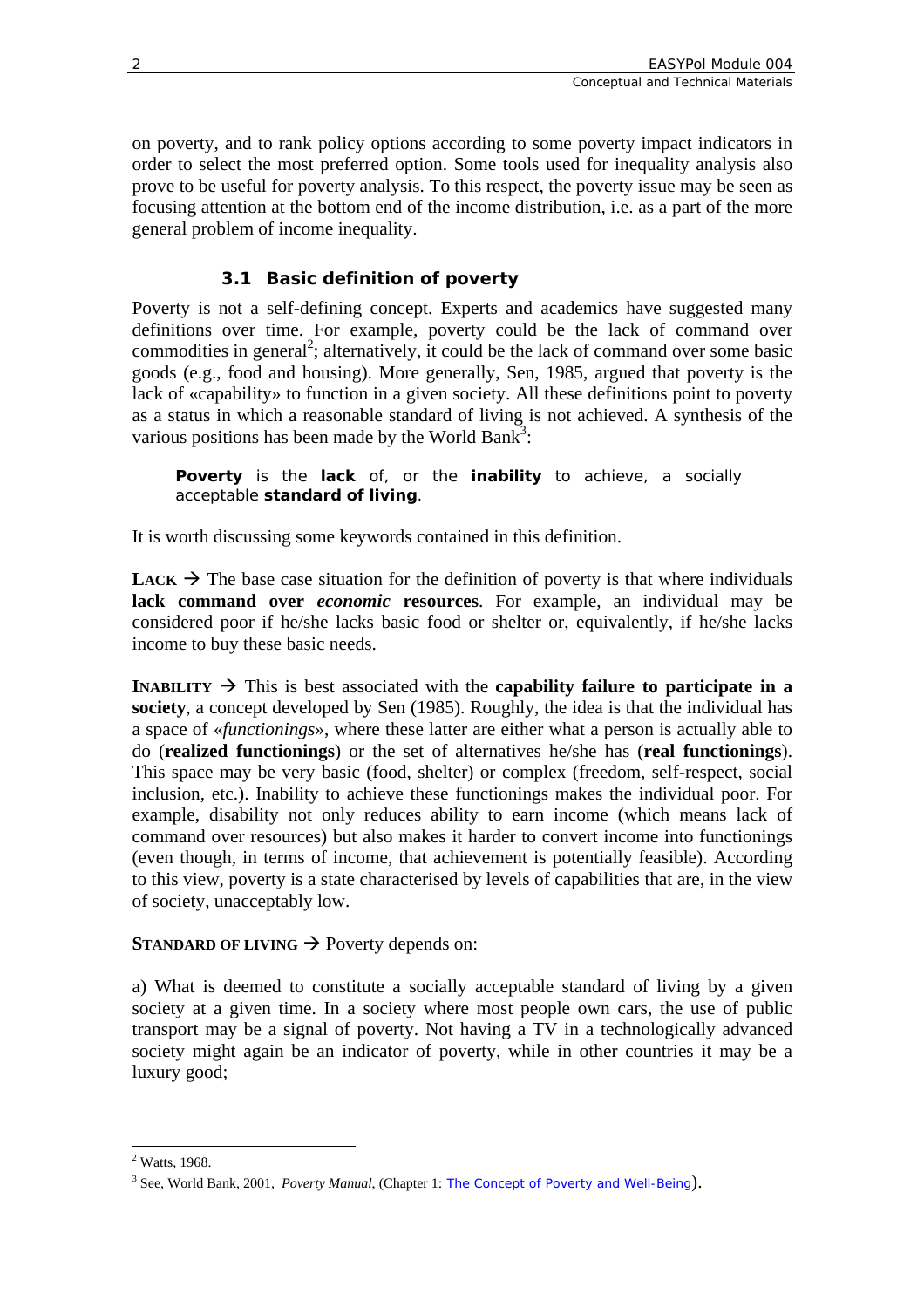$\overline{a}$ 

<span id="page-6-0"></span>b) How this standard is measured, i.e, what is the variable or the set of variables used to "capture" the standard of living.

#### **3.2 Uni-dimensional versus multi-dimensional poverty**

The standard of living, and therefore poverty, may be represented by a **UNI-DIMENSIONAL** indicator (e.g. income) or a **MULTI-DIMENSIONAL** approach (e.g. income, health conditions, family status, etc.). In the first case, poverty is defined by **income poverty** and the standard of living is defined in the space of **economic welfare**, a narrower concept than well-being. In the second case, the concept of poverty is closer to **well-being**, where other welfare indicators support income in defining poverty. Any choice entails additional problems.

- In the case of the **uni-dimensional approach**, you have to define what the appropriate single monetary indicator for standard of living is. There are two natural candidates here, **income** and **expenditures**. Total expenditures are often used as an indicator of poverty, as they better reflect the concept of **permanent income** of an individual.
- In the case of the **multi-dimensional approach**, you have to define what the appropriate list of poverty indicators is and how to weigh them in order to get a comprehensive vision of poverty. For example, if you have low incomes and good health, are you richer than an ill individual with more income? If you are illiterate, yet in good health and with enough food, are you poor? An alternative view of the multi-dimensional approach could be that of «explaining» poverty with a set of indicators, leaving the task of defining how poverty is explained by which factor $4$  to statistical techniques. This raises the objection that simple correlation is not a causal relation: are you poor because you are in bad health? Or are you in bad health because you arepoor? The answers to these questions may entail quite different antipoverty policies.

Because of the various possibilities to define poverty, it is worth stressing that:

*It is important to tailor the concept of poverty on the appropriate context, as there is not a general concept that we can safely assume to hold for all countries at all times.* 

In what follows, the focus will be on «**lack of command** over economic resources» and on a **uni-dimensional** approach. The «capability» approach, although stimulating, has given rise to an enormous strand of literature, most of which rather technical. Furthermore, this latter approach is harder to make operational in terms of identifying poor and measuring poverty and is left for more advanced material.

Finally, an issue that will not be pursued any further in the text, a slightly different perspective is taken by UNDP, where poverty is taken to be a denial of human rights, i.e. those rights that are inherent to the person and belong equally to all human beings.

<span id="page-6-1"></span><sup>4</sup> An example of this approach is the principal component analysis. See, for example, Cavatassi *et al*. 2004. One of the most popular approaches to measure welfare in a multi-dimensional perspective is the Human Development Index (HDI) developed by the United Nations.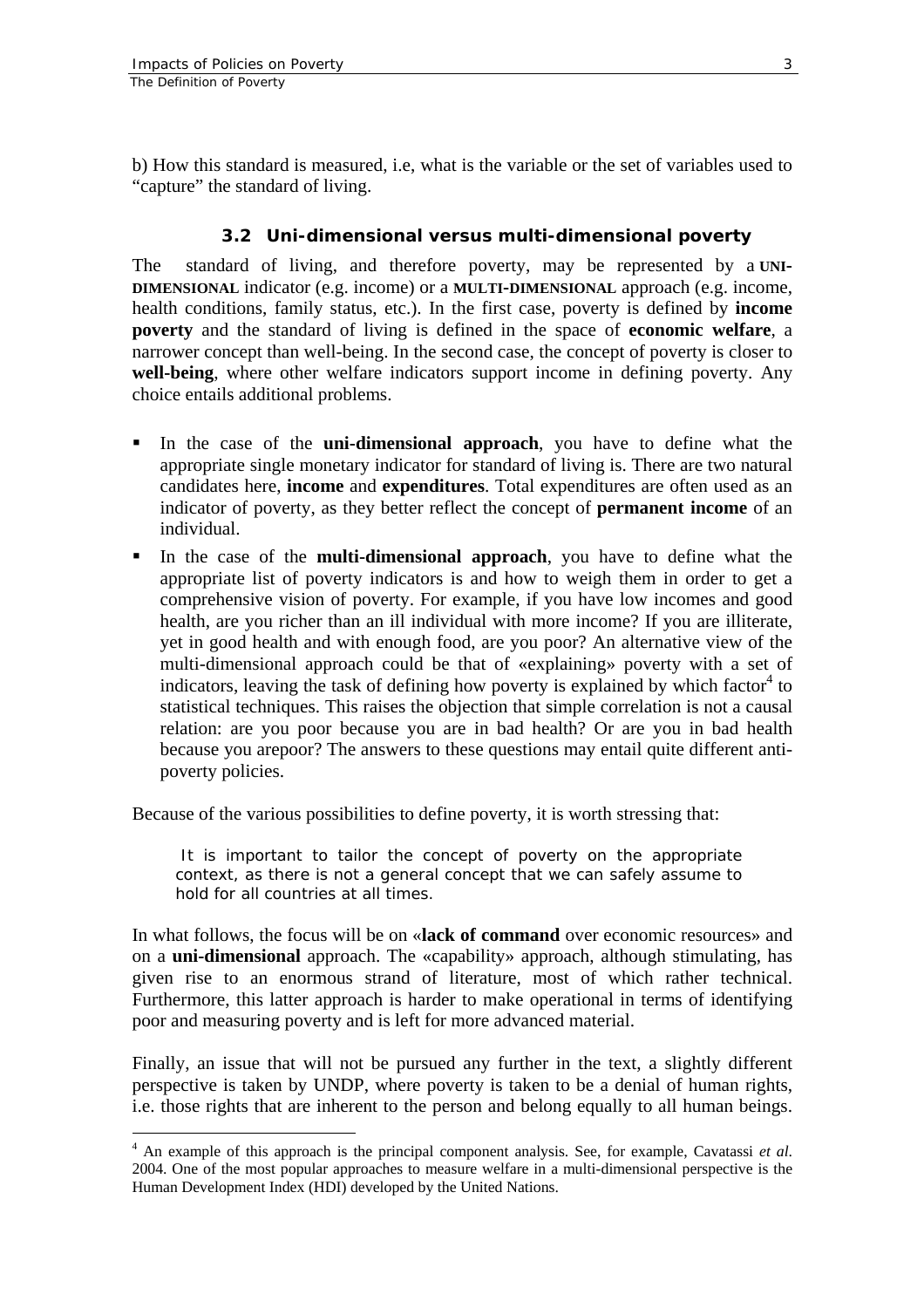<span id="page-7-0"></span>According to UNDP, the **human rights-based** approach to poverty reduction espouses the principles of universality and indivisibility, empowerment and transparency, accountability and participation. It addresses the multi-dimensional nature of poverty beyond the lack of income<sup>[5](#page-7-1)</sup>. UNDP (2003) states that the respect for human rights is a necessary condition for socio-economic outcomes. This human rights-based definition challenges, to some extent, the opportunity that poverty is to be measured by a unidimensional criterion based on income and/or expenditure levels<sup>6</sup>.

# **3.3 Absolute versus relative poverty**

Poverty may be thought of as either an **ABSOLUTE** or **RELATIVE** concept.

The **ABSOLUTE** concept of poverty refers to a standard of living defined in absolute terms. In this case, poverty is usually measured by the value, in real terms, of a given level of goods ensuring some form of **minimum subsistence** (e.g., the value of basic food or the minimum income required to have decent lives). The first attempts to define poverty as an absolute concept have taken into account the minimum diet cost, i.e. the minimum cost, for each household, to achieve a given energy intake<sup>7</sup>. This approach has two fundamental shortcomings: a) minimum diet costs may vary among households as they do not all share the same preferences of nutrition patterns; b) non-food items are not considered<sup>8</sup>.

The **RELATIVE** concept of poverty, on the other hand, refers to a standard of living defined in relation to the position of other people in the income/expenditure distribution. In this sense, poverty is basically a phenomenon of inequality. For example, one could define as poor those individuals that have incomes below 50 per cent of the average income of the society. Therefore, if average income grows because richer people gain more, people in relative poverty might increase. This concept automatically reflects changing social and economic conditions in a given country. The main shortcomings of this approach is that if poverty is defined as a fixed percentage of some synthetic indicator of the income distribution (e.g., mean or median), there will be no possibility to eradicate poverty, unless the income distribution becomes perfectly egalitarian<sup>9</sup>.

Absolute and relative concepts of poverty have been widely debated in specialised literature. The main result is that «poverty is neither a strictly absolute nor a strictly

<span id="page-7-1"></span><sup>&</sup>lt;sup>5</sup> See, for example, UNDP, 2003.

<span id="page-7-2"></span><sup>&</sup>lt;sup>6</sup> The multi-dimensional nature of poverty is developed by UNDP through the use of the Human Development Index (HDI), the Gender-related Development Index (GDI) and the Human Poverty Index (HPI).

<span id="page-7-3"></span> $<sup>7</sup>$  This approach has been pioneered by Rowntree, 1901, and Booth, 1902, in Great Britain. The most</sup> popular application of an absolute concept of poverty in industrialised countries is by Orshansky, 1965, for the US. For a basic and descriptive review of the concepts of absolute and relative poverty, see Seidl, 1998. A critique of the absolutist view of poverty has been developed by Rein, 1970. Poverty concepts are also discussed for the UNDP by Lok-Desallien, 1997. This latter paper is one of a series of Technical Support Documents (TSD) developed by UNDP in 1997.

<span id="page-7-4"></span><sup>8</sup> The main aspects of these methods are discussed in the EASYPol Module 005: *[Impacts of Policies on](http://www.fao.org/docs/up/easypol/316/abslt_pov_lines_005EN.pdf) [Poverty: Absolute Poverty](http://www.fao.org/docs/up/easypol/316/abslt_pov_lines_005EN.pdf) Lines*.

<span id="page-7-5"></span> $9$  This concept has been developed by Fieghen et al., 1977. who argued that with a relative definition of poverty, «the poor are always with us».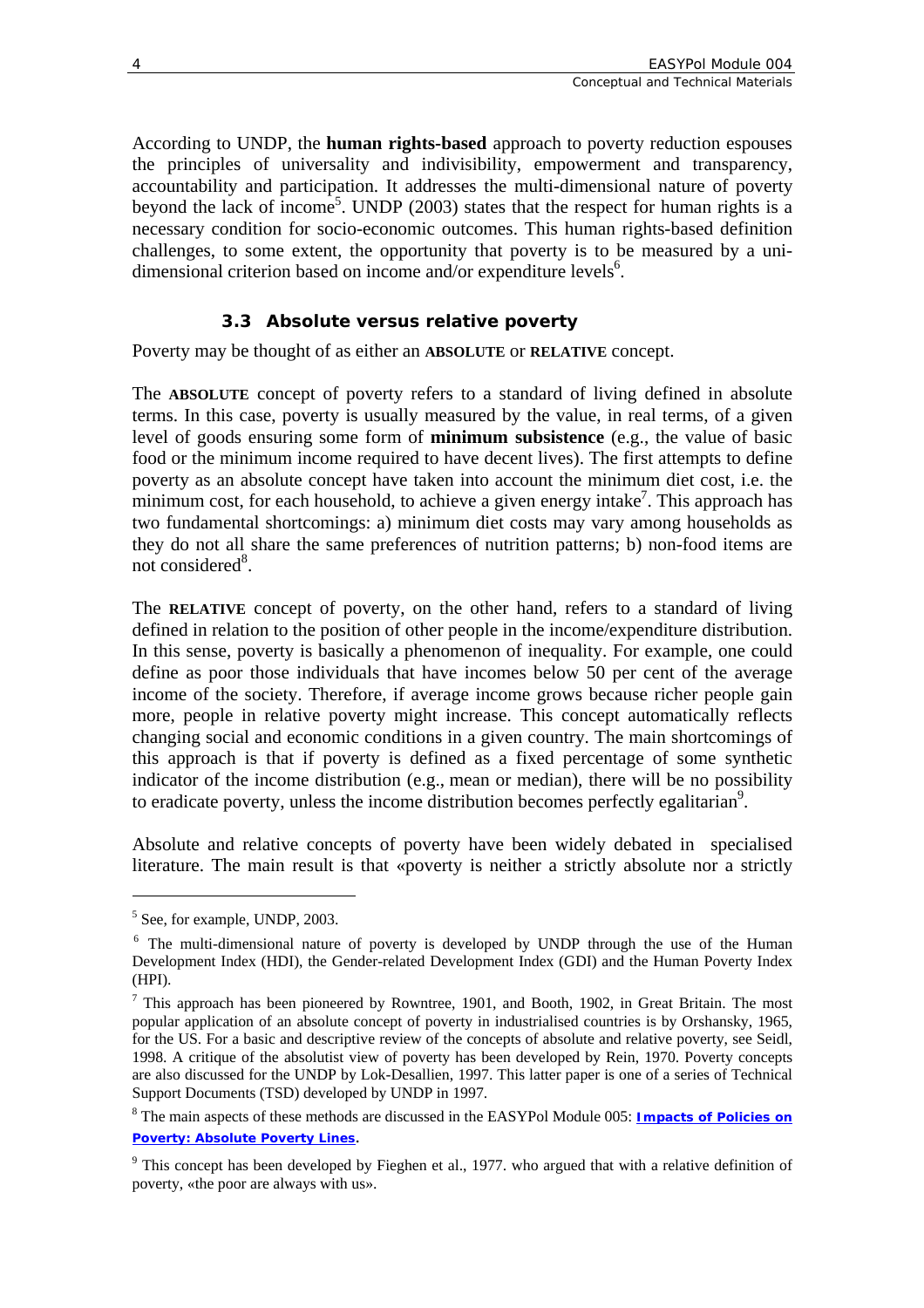<span id="page-8-0"></span>relative concept»<sup>10</sup>. On the other hand, Sen, 1983, attempts to put in a hierarchy the two approaches. He defines poverty as "absolute deprivation", that may be interpreted as a preference for the absolute concept of poverty when a contradiction arises between absolute and relative concepts of poverty $<sup>11</sup>$ . Sen basically rejects the relative concept of</sup> poverty, arguing that there is an irreducible absolutist core in the idea of poverty, regardless of relative positions (e.g., hunger and starvation may unequivocally be indicators of poverty).

In addition, Sen, 1983, argues that absolute and relative concepts should not be confused with **VARIABILITY OVER TIME**, although variability over time introduces, in the poverty concept, some elements of relativity. He argues that there is a difference between achieving **relatively less** than others and achieving **absolutely less** than others. On this ground, he rejects relativity. However, he recognizes that achieving *absolutely* less may change over time, according to major changes of society and the economy. Absolute poverty concepts may therefore be subject to **variations over time**, as poverty is always a function of variables reflecting social and economic conditions. For example, non-food items thought of as non-essential at one stage of the development, may become essential some years later, calling for an integration of the list of goods ensuring minimum subsistence. This updating of the absolute concept of poverty, however, is less automatic in nature than the updating of the relative concept, where the link with the income distribution prevailing in a given year is parametric (e.g. 50 per cent of mean income).

Absolute poverty concepts could also be adjusted for **variability over space**, when comparing poverty across countries. For example, meat may be included in a minimum subsistence basket in industrialised economies and not in less industrialised countries. Using the same basket in different circumstances might be quite misleading about the relative level of poverty across countries. In this sense, absolute concepts of poverty, at a given time, are relative to the prevailing economic conditions.

This leads us to state that:

*Both the absolute and the relative concepts of poverty may be variable in time and space.* 

# **3.4 Poverty versus food security**

Of interest is also the issue of how to relate the definition of poverty to that of **food security**. By food security, we mean the physical and economic access at all times to sufficient, safe and nutritious food to meet the dietary needs and food preferences for an active and healthy life [12.](#page-8-3) Strictly related to this definition is also that of **vulnerability**,

<span id="page-8-1"></span><sup>&</sup>lt;sup>10</sup> Seidl, 1988, p. 79.

<span id="page-8-2"></span><sup>&</sup>lt;sup>11</sup> Seidl, 1988, p. 79, defines this concept as a lexicographic preference for absolute concepts of poverty.

<span id="page-8-3"></span> $12$  See, World Food Summit, 1996. See also, the IFAD, 1996. The paper for the World Food Summit suggests that increased agricultural production and rural incomes be complemented with a strategy to move rural investment projects further towards improved nutrition.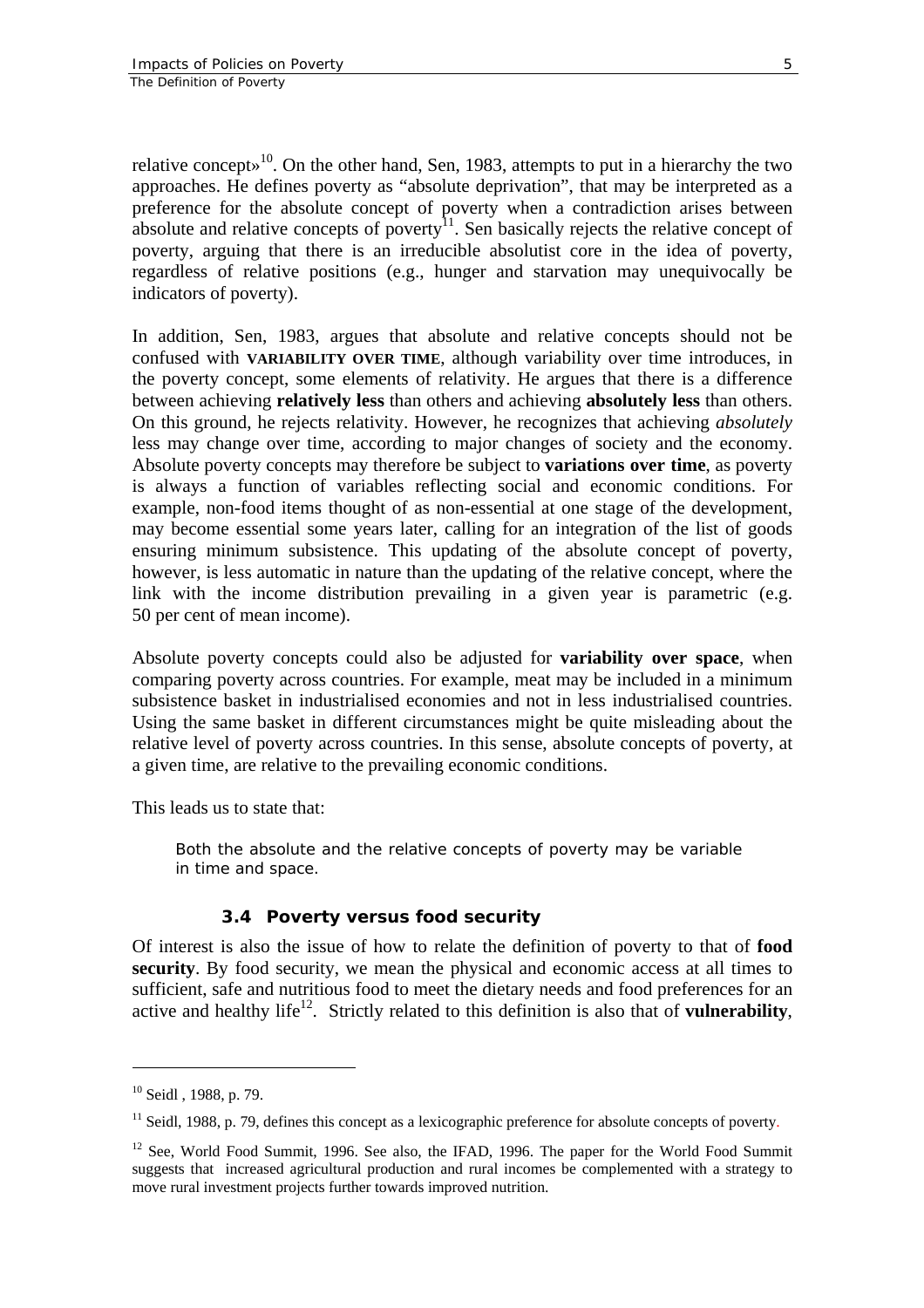which refers to people's propensity to fall, or stay, below a pre-determined food security threshold $13$ .

Food insecurity may therefore fall closely related to an *absolute* concept of poverty, in particular to those absolute concepts emphasising the lack of a given "**level" of food** as a primary source of poverty. On the other hand, food security depends on three main factors: availability, stability and accessibility. **Availability** and **stability** may be thought of propaedeutical to guarantee **accessibility**. Access can be organised if food is available and stable. To make food available, a given country should be able to either grow or import sufficient food. Furthermore, this process should be relatively stable over time. But the final step is that households should have sufficient income (or other entitlements) to purchase food. Absolute concepts of poverty, therefore, mainly focus on the ability of households to purchase food. They are therefore most related to accessibility, rather than availability and stability.

In this sense, food security, in terms of **access**, and absolute concepts of poverty are closely related. On the other hand, food security may be thought of as a wider concept than those underlined by absolute poverty, as it requires policies for availability and stability of food. The former (availability) is related to the way in which food is produced, imported and stored; the latter (stability) is related to the way in which food is made available (market functioning and integration) and to the stock management. Access, instead, is mainly related to how households can buy food (purchasing power, resources, etc.) $^{14}$ .

The discussion so far carried out shows that the concepts of absolute and relative poverty, even though logically distinct, have common features. The above definition by the World Bank refers to the inability to achieve a "**socially acceptable standard of living"**. Note that this socially acceptable standard of living can be defined only by making recourse to a value judgement on what it is considered socially acceptable at a given time and in a given space. In communities where hunting is the primary source of food, a socially acceptable standard of living could be assured by having enough meat or fish to eat at the end of the day. In industrialised societies the socially acceptable standard of living could not be achieved unless everybody owns a TV or goes to school. Therefore, the inability to achieve any *absolute standard* (whatever defined) often implies some *relative view* of poverty.

Analogously, the concept of food insecurity, i.e. the situation where people fall below a **pre-determined food security threshold**, requires a value judgement (i.e. to predetermine) on what is deemed to be the appropriate threshold, e.g. what is considered an "active and healthy life". There is no doubt that the appropriate threshold of food may vary enormously across different societies. Romer Løvendal et al. (2004; 3), explicitly recognize that "the nature of this minimum welfare threshold depends on the outcome in which one is concerned".

<span id="page-9-0"></span><sup>&</sup>lt;sup>13</sup> See, for example, Romer Løvendal *et al.*, 2004. On food security, see also the material released by the Food and Insecurity Vulnerability Information and Mapping System (FIVIMS), FAO.

<span id="page-9-1"></span> $14$  Extensive work on food security can be found also in eleven technical guides released by IFPRI, 1999.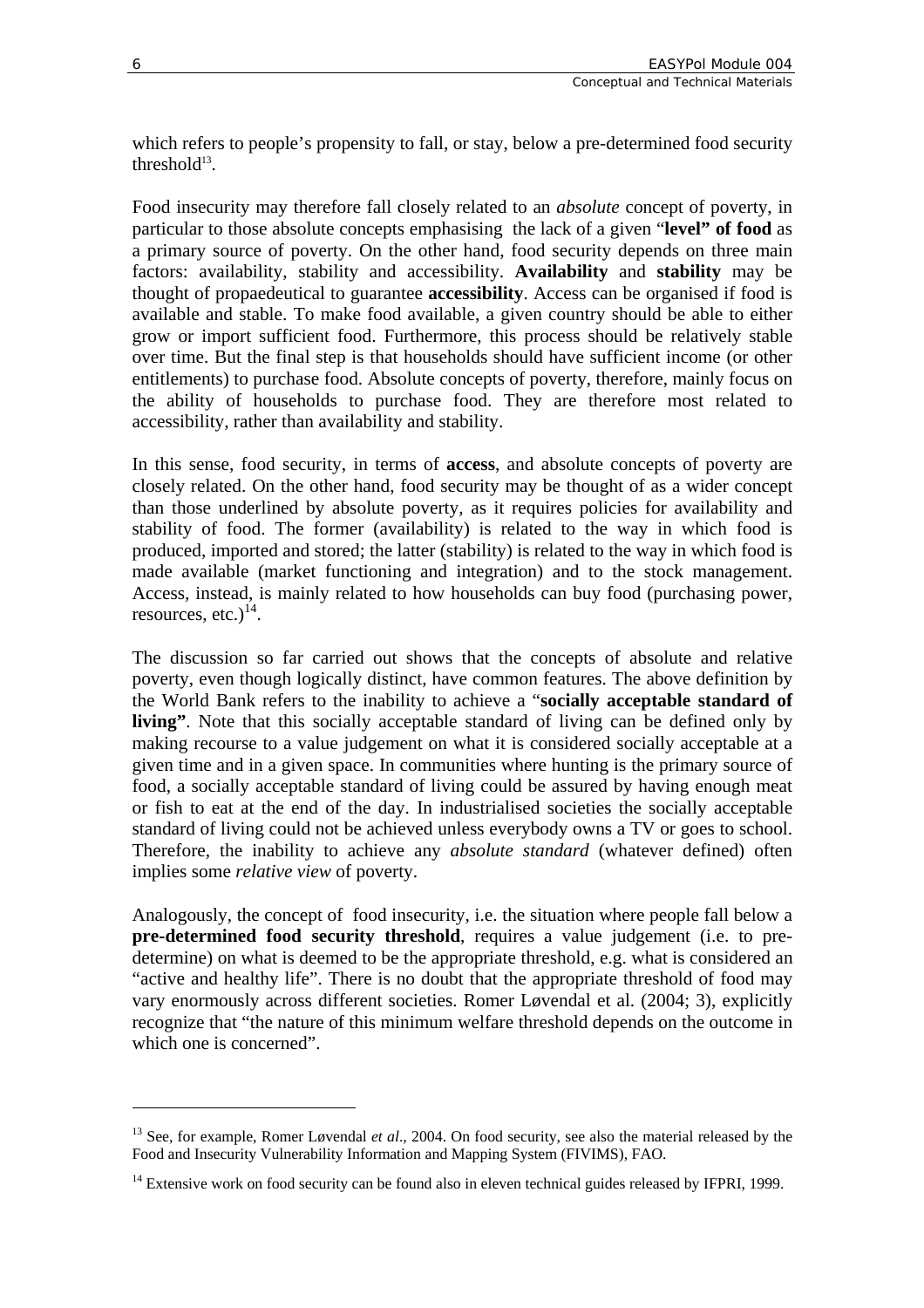$\overline{a}$ 

<span id="page-10-0"></span>Finally, the definition of poverty given by Sen, 1992, in terms of "**unacceptably low levels of capabilities"** (see above) leaves us with the question of what "unacceptably low" means. The most likely answer is that "unacceptably low" is related to what a society, at a given point in time, considers as an unacceptably low level, which involves a value judgment that contains some elements of relativeness.

The following paragraph will help you to have a comprehensive view of the two approaches.

# **4 A STEP-BY-STEP PROCEDURE TO DEFINE POVERTY**

In order to define poverty the following steps must be taken in mind:

- **Analyse the context in which poverty analysis has to be carried out and the specific goals of the poverty analysis**. Poverty analysis should start with a macroview of the area or society to be analysed. In particular, the geographic distribution of the main socio-economic variables should be spelled out and their variability over time and space assessed. In the meantime, the goals of the poverty analysis have to be clarified: what type of policy is under investigation? Is the policy under investigation likely to have different impacts in different areas? Are the policy impacts likely to be different in different points in time?
- **Choose the time and space dimension of the analysis**. On the basis of the preliminary considerations carried out in step 1, the analyst chooses the dimension of the analysis, i.e. whether it is more meaningful to assess poverty over time, across space or at a given point in time. For example, the stability of socio-economic indicators across different areas of a given country may suggest a nation-wide analysis. Alternatively, their variability among regions may suggest a poverty assessment by areas<sup>15</sup>[.](#page-10-1) In the same vein, stability or variability over time may suggest a static or dynamic analysis, respectively<sup>16</sup>. On the other hand, policies aimed at, or likely to affect in different ways various areas may suggest a detailed area analysis.
- **Identify likely welfare-sensitive items**. This step amounts to identifying a set economic resources the lack of which are likely to cause the inability to achieve a "**socially acceptable standard of living**". On the basis of the analysis carried out in Step 1, here you have to define the appropriate list of variables that are likely to cause inability to achieve an acceptable standard of livings (e.g. income, food,

<span id="page-10-1"></span><sup>&</sup>lt;sup>15</sup> To this purpose, the technique of **poverty mapping** is found extremely useful when significant geographic variation of the standard of living is expected in a given country. Poverty mapping involves techniques that permit sufficient disaggregation of a poverty measure to local administrative levels or small geographical units. The methods used vary from participatory poverty profiles to sophisticated econometric techniques, but are more related to poverty measurement than to the definition of poverty.<br>On this topic, see Davis, 2003, and Petrucci et al., 2003. See also Deichmann, 1999.

<span id="page-10-2"></span><sup>&</sup>lt;sup>16</sup> An example of poverty assessment over time and space for Costa Rica can be found in Cavatassi *et al.*, 2004.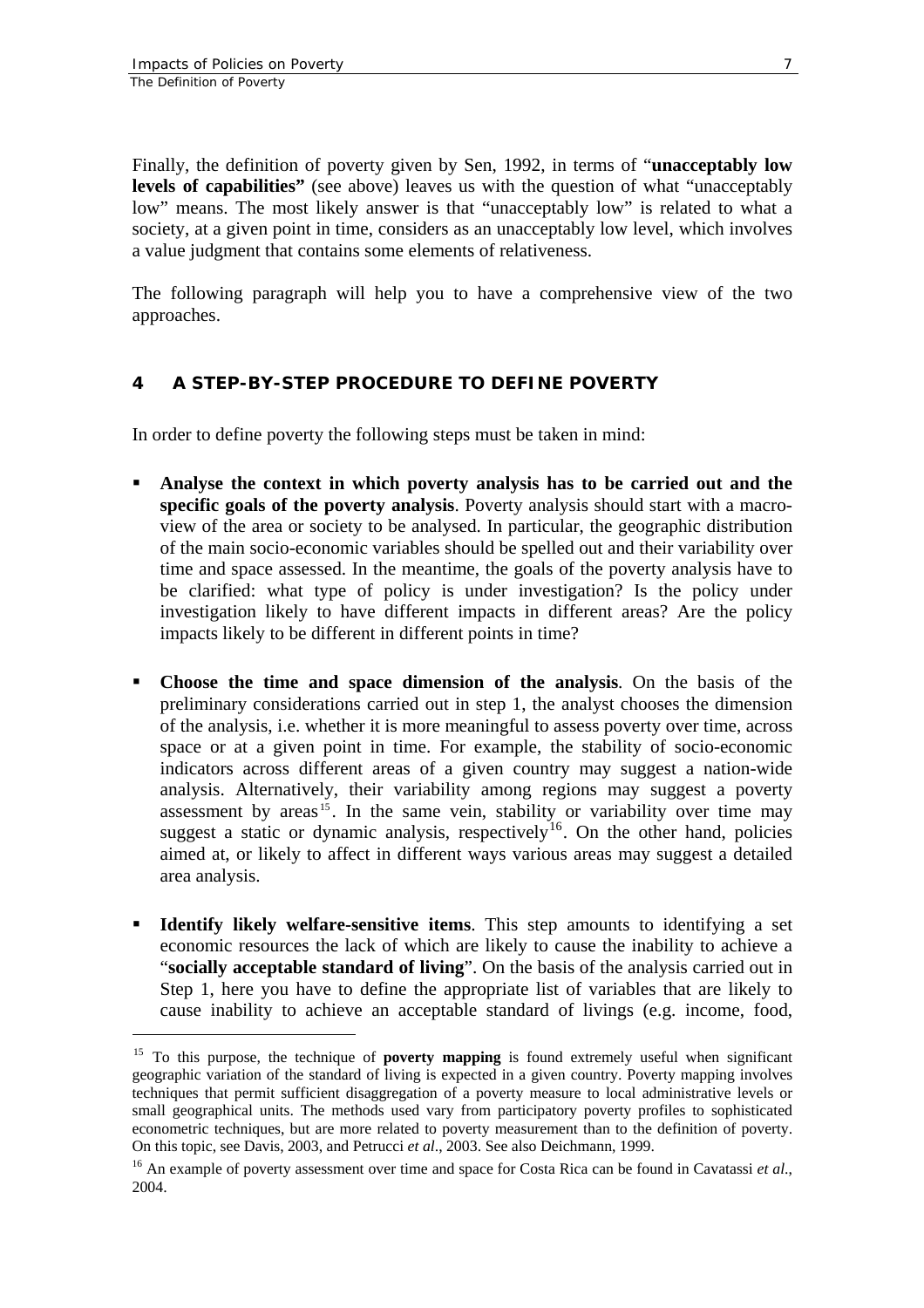shelter, etc.). In doing this, consider that over a significant time span, the characteristics of goods may change (from necessity to luxury goods, etc.). Also consider that across space, some goods may be more important in, say, rural areas than in urban areas. Therefore, as far as the required information is available, it is important to select those goods that have less variability over time and across space in order to get meaningful results in terms of comparable standard of living. On the other hand, different goods may enter the list in some years or in some regions. For example, if electricity is available to all urban households but only to a fraction of rural households, it may be taken as an appropriate variable to measure the standard of living of rural households, much less to measure the standard of living of urban households. This task is usually accomplished by browsing household expenditures, if available. Data may reveal the consumption pattern of different households in different areas and with different size and composition. This may help selecting necessity goods. Alternatively, you can resort to interviewing households and/or expert judgement. In any case, you should take into account that obtaining information on which specific goods are needed may be much more difficult than obtaining information on total income and/or expenditures.

- **Select crucially welfare-sensitive items**, within those identified in Step 3, which define the standard of living. The list of items obtained by Step 3 can be very long. You may have to shorten it, in order to provide a clearer picture of poverty. The easiest way is to use just one indicator, e.g. income (a uni-dimensional approach). But in particular cases, it may be worthwhile to add some other indicators to income to define poverty, like health status, educational level, availability of some services, etc., as they may give contradictory indications, at least at an aggregate level (a multi-dimensional approach – see example below)<sup>17</sup>. Note, however, that indicators other than income, at a household level, are often correlated with income. Households with higher incomes are usually in better health, relatively more educated and dispose of basic services (water, electricity, etc.). When data are available at household level, it is therefore strongly suggested to look at income first and, possibly, to complement the analysis with a correlation between income and other non-income indicators. This may help in depicting poverty more clearly.
- **Choose whether to adhere to an absolute or relative concept of poverty.** There is no a definite solution to this issue. The proper choice may be taken considering what has been developed at point 1. Note that this choice is aimed at setting a benchmark against which poverty indicators are then assessed. For example, assuming that, income is set as the proper indicator, if the absolute poverty concept is chosen. The benchmark may be, say, US\$2/day. On the other hand, if the relative poverty concept is chosen, the benchmark may be, say, 30 per cent of mean income. It is apparent that relative poverty is automatically updated to income growth and therefore more suitable for time comparisons. Absolute poverty is instead relatively more useful when poverty is compared across space, as it provides a common threshold against which measuring the situation of different countries or regions.

<span id="page-11-0"></span><sup>&</sup>lt;sup>17</sup> Useful references for a multi-dimensional approach are Filmer and Pritchett, 1998, and Cavatassi *et al.*, 2004, both using a principal component analysis. The principal component analysis is a factor analysis aimed at reducing a given number of variables by extracting a linear combination which best describes them and at transforming them into one index.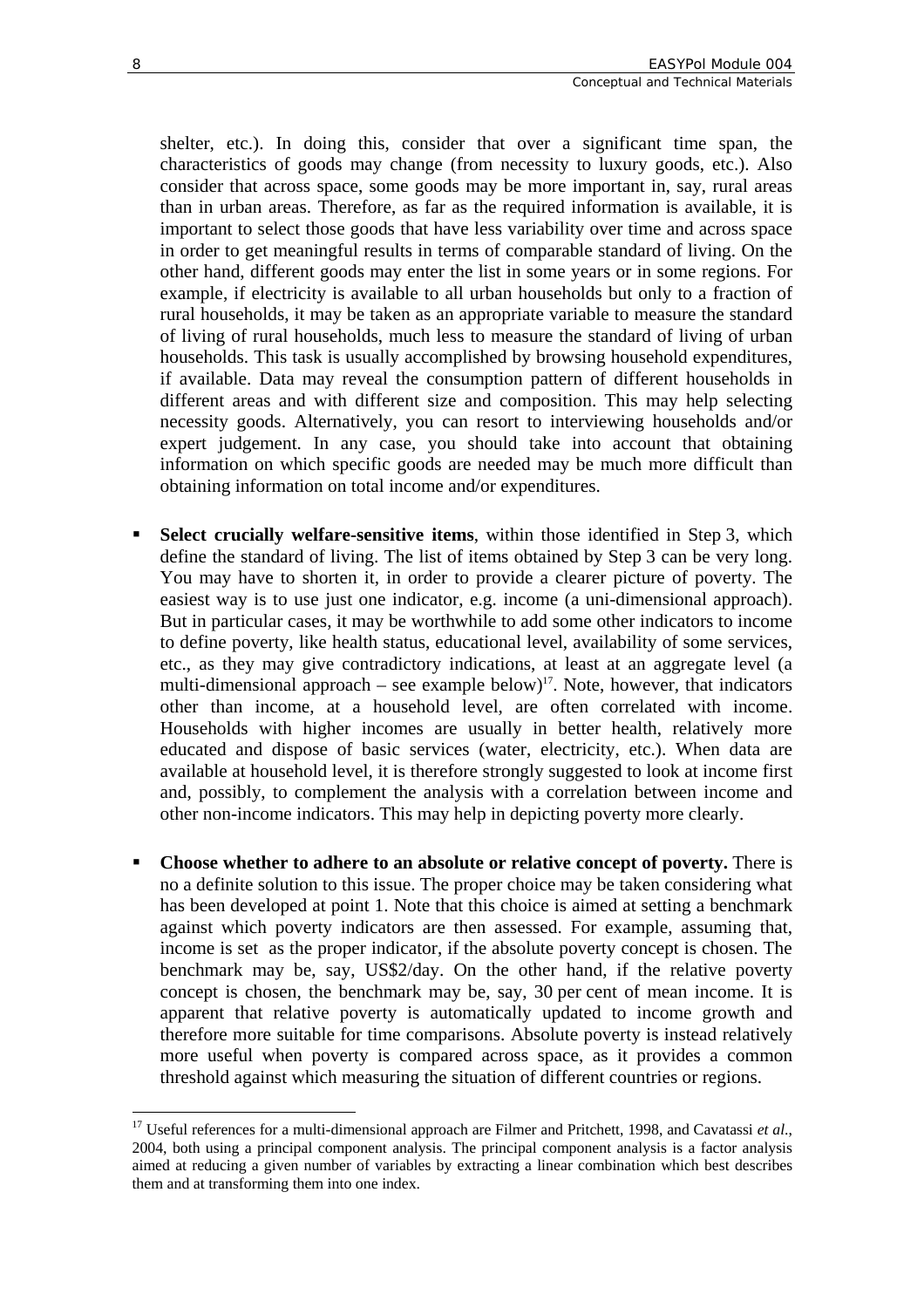<span id="page-12-0"></span>Figure 1, below, gives a synoptic view of these steps to define poverty.

#### **Figure 1 - A step-by-step procedure to define the concept of poverty**

| <b>STEP</b>    | <b>OPERATIONAL CONTENT</b>                                                                                                                                                                                                                            |
|----------------|-------------------------------------------------------------------------------------------------------------------------------------------------------------------------------------------------------------------------------------------------------|
| $\mathbf{1}$   | Analyse the environment in which<br>poverty is to be measured. Tailor the<br>concept of poverty to the context by<br>using a macro-analysis fo the relevant<br>socio-economic variables                                                               |
| 2              | Choose the dimension of the analysis. A<br>single point in time? Over time? Over<br>space? Refer to the results of Step 1                                                                                                                             |
| 3              | Define the economic resources for which<br>lack of command is causing inability to<br>achieve acceptable standard of living.<br>Income? Goods? Take into account the<br>results of Step 1                                                             |
| $\overline{4}$ | Select what are judged the<br>best<br>indicators within those listed in Step 2.<br>Define whether the approach should be<br>unidimensional (e.g. income)<br>or<br>associated to other social indicators (e.g.<br>health status, education level, etc) |
| 5              | Choose the concept of poverty. Absolute<br>or relative? Consider Step 1                                                                                                                                                                               |

# **5 EXAMPLES ON POVERTY DEFINITION**

Let us now describe some real-world studies where the steps identified above can be either explicitly or implicitly followed.

# **5.1 Jamaica's Food Stamp Program**[18](#page-12-1)

This is a World Bank paper where the authors assess the anti-poverty effect of the Jamaican Food Stamp Program, implemented by the Jamaican Government in 1984.

**Step 1** – **Context and goals of the poverty analysis**. In order to assess the anti-poverty effect of the Jamaican Food Stamp Program, the authors start by investigating the policy context (p.2). They say that: «Jamaica's policy reform efforts cover over a fifteen year span and have yielded mixed results. The **oil shocks** of the early 1970s coupled with the **decline in prices of bauxite** – the major export crop – resulted in a **decline in real** 

<span id="page-12-1"></span><sup>&</sup>lt;sup>18</sup> Ezemenari and Subbarao, 1998.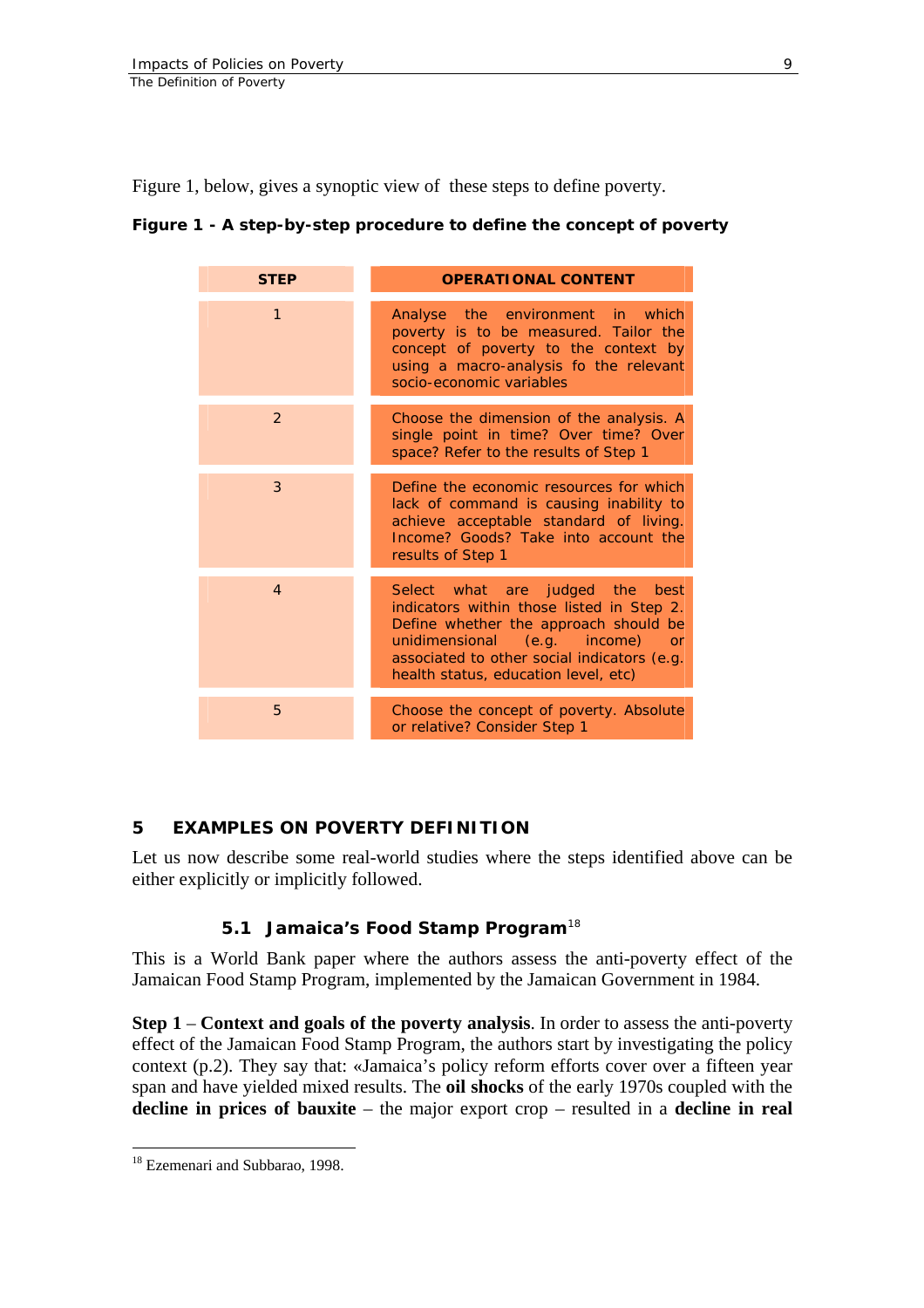**GDP and labor income** in 1973 and 1980. In order to minimize the adverse consequences of a decline in income, the government increased **public expenditures on social services**, expanded **employment in the public sector**, increased the **money supply and wages**. As a result, government expenditure as a percent of GDP increased from 5 percent to 24 percent of GDP. The **share of subsidies** in national disposable income increased from 2 percent to 6 percent between 1976 and 1977. By 1980, the **fiscal deficit** as a percent of GDP was 18 per cent. In 1984, the government implemented strict **fiscal austerity programs** and cut public employment, labor costs, and social services. **Minimum wages** fell by 11.8 percent from September 1983 to July 1985. Fifty of 330 **public entities** were phased out. **Price controls** and **subsidies** were removed, and **minimum farm-gate prices** for key export crops were introduced. Generalized **food subsidies** were replaced by a targeted food assistance to the poor. **Fiscal and monetary policies** continued to be expansive, fueling **inflation**. The **exchange rate** was fully liberalized in October 1991, which was followed by a substantial devaluation of the Jamaican dollar. The Government of Jamaica implemented the Food Stamp Programme in **1984**.»

**Step 2 – Time and space dimension of the analysis**. Since the study concentrates on the impact of a specific policy on poverty in Jamaica, the spatial dimension of analysis is the whole country. As data on food stamp programs and households are available from 1989 to 1991, the time dimension of the analysis is three years. The authors justify this, by saying that «the period 1989-1991 was chosen because there was a gradual devaluation of the Jamaican dollar during this period ending in the major devaluation of 1991» (p.15). Note that, ideally, the time dimension of this analysis could have been extended from 1984 to more recent years. However, because of lack of data, the time span was limited to three years. This suggests that both time and space dimension may sometimes be constrained by the availability of information.

**Step 3 – Likely welfare-determining items.** The kind of economic resource in which authors are interested, is the **consumption expenditure** before and after the Food Stamp Program. A level of consumption expenditure below a given threshold is taken as an indicator of poverty. The authors explicitly argue that «**household expenditures** are used as the measure of welfare».

**Step 4 – Crucial welfare-determining items.** In step 3, the authors do not provide a list of items without which cause an "unacceptable standard of living". However, they implicitly agree on the fact that insufficient household expenditures causes the inability to achieve an acceptable standard of living. In this simpler case, therefore, there is no problem of selection. From the presence of only one indicator, it follows that the approach is **uni-dimensional**.

**Step 5** – **Absolute versus relative poverty**. The concept of poverty chosen by the authors is implicitly **absolute** and defined in terms of expenditure. They experiment two absolute expenditure levels as thresholds for acceptable standard of living: J\$ 6,198 and J\$ 3,657 (both at 1991 prices). The fact that they choose absolute levels of expenditures means that thresholds for acceptable standard of living would not be automatically updated with a growth in household expenditure. This choice may be due to various reasons. One may be that other economic parameters linked to standard of living in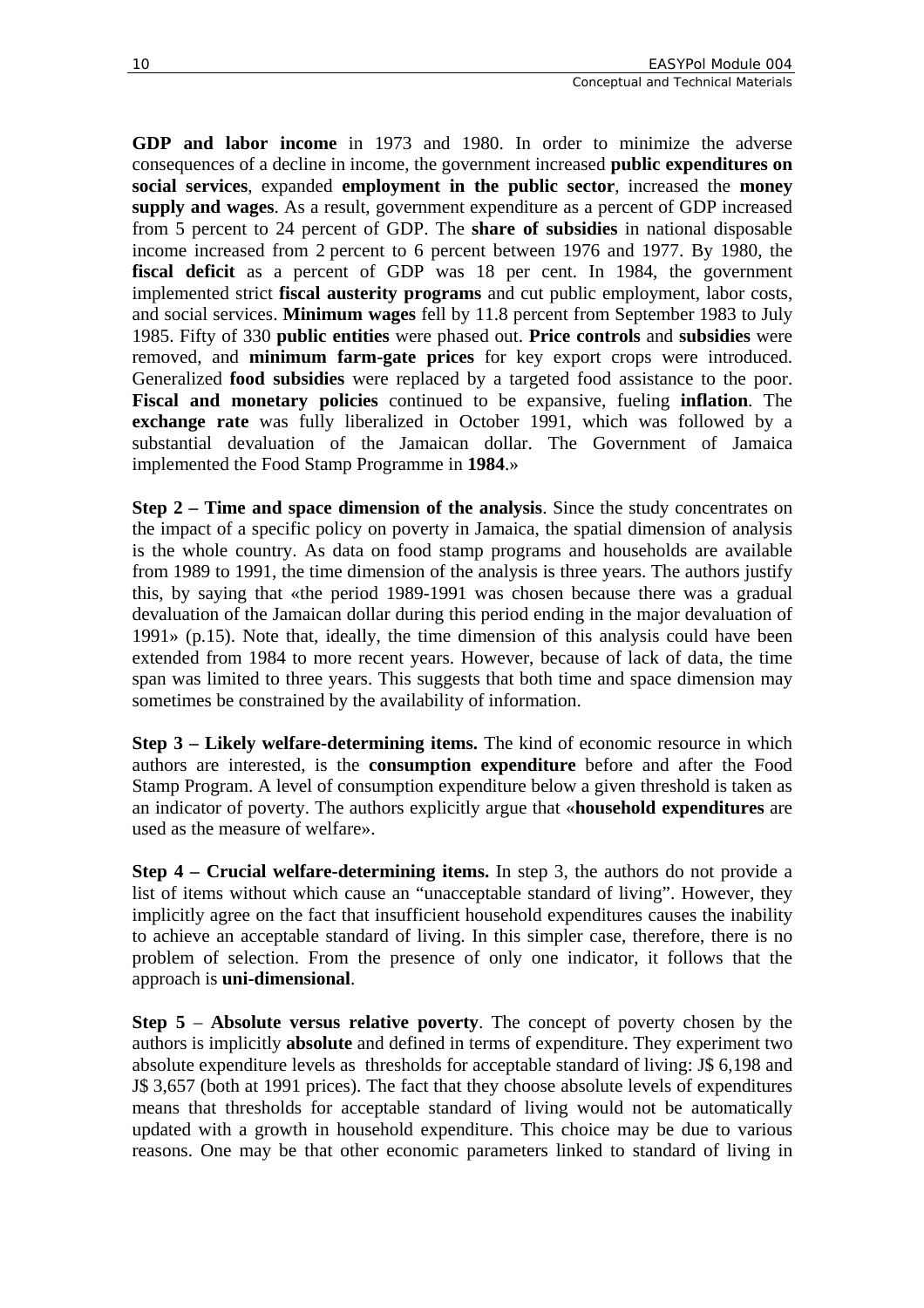<span id="page-14-0"></span>Jamaica are defined in terms of absolute income levels, as it is the minimum wage (see Step 1).

# **5.2 Poverty in the Russian Federation**[19](#page-14-1)

This paper, prepared within the University of Amsterdam (Netherlands) analyses household poverty in Russia.

**Step 1** – **Context and goals of the poverty analysis.** The analysis of the socioeconomic framework in which the poverty analysis has to be carried out is not directly accomplished by the authors. Nevertheless, they refer to a series of studies on the Russian Federation where a macro-view of the socio-economic context is offered.

**Step 2** – **Time and space dimension of the analysis.** The spatial dimension of the analysis is confined to a nation-wide view of the Russian Federation. The time dimension is dictated by available data and confined to two years, 1997 and 1998.

**Step 3** – **Likely welfare-determining items.** The authors try to take into account different sets of economic resources. In two cases, the indicator is mainly expressed in monetary terms: the first is the **total financial situation of the family**; the second is **monthly income net of taxes**. In another case, in order to find an overall index of satisfaction with one's own life, they complement income indicators with "**all aspects of life"**, such as: "marital happiness", "number of friends", "having a partner", "having work", "family size" and "age".

**Step 4** – **Crucial welfare-determining items.** In the two cases where only the monetary indicator is judged the best indicator of standard of living, the approach is unidimensional. In the case where other aspects of life are included as determinants of the standard of living, the authors end up to select just one of them, family size. In this case, the approach is bi-dimensional in the sense that it takes into account **income** and **family size** at the same time.

**Step 5** – **Absolute versus relative poverty.** The authors note that the official poverty line, in Russia, is defined as the cost of achieving a subsistence food basket multiplied by 1.3. This official measure of standard of living somehow embodies both absolute and relative elements. The **absolute element** is cost of a "minimum" food basket, which can be considered a sort of subsistence food requirement.. The **relative element** is that an "acceptable standard of living" should take into account also non-food items, the reason why the cost of the food basket is multiplied by 1.3. This means that if the cost of food basket increases, the acceptable standard of living is automatically updated. The authors also estimate by their own acceptable standard of living in **absolute** terms with an econometric procedure.

<span id="page-14-1"></span><sup>&</sup>lt;sup>19</sup> Ferrer-i-Carbonell and Van Praag, 2000.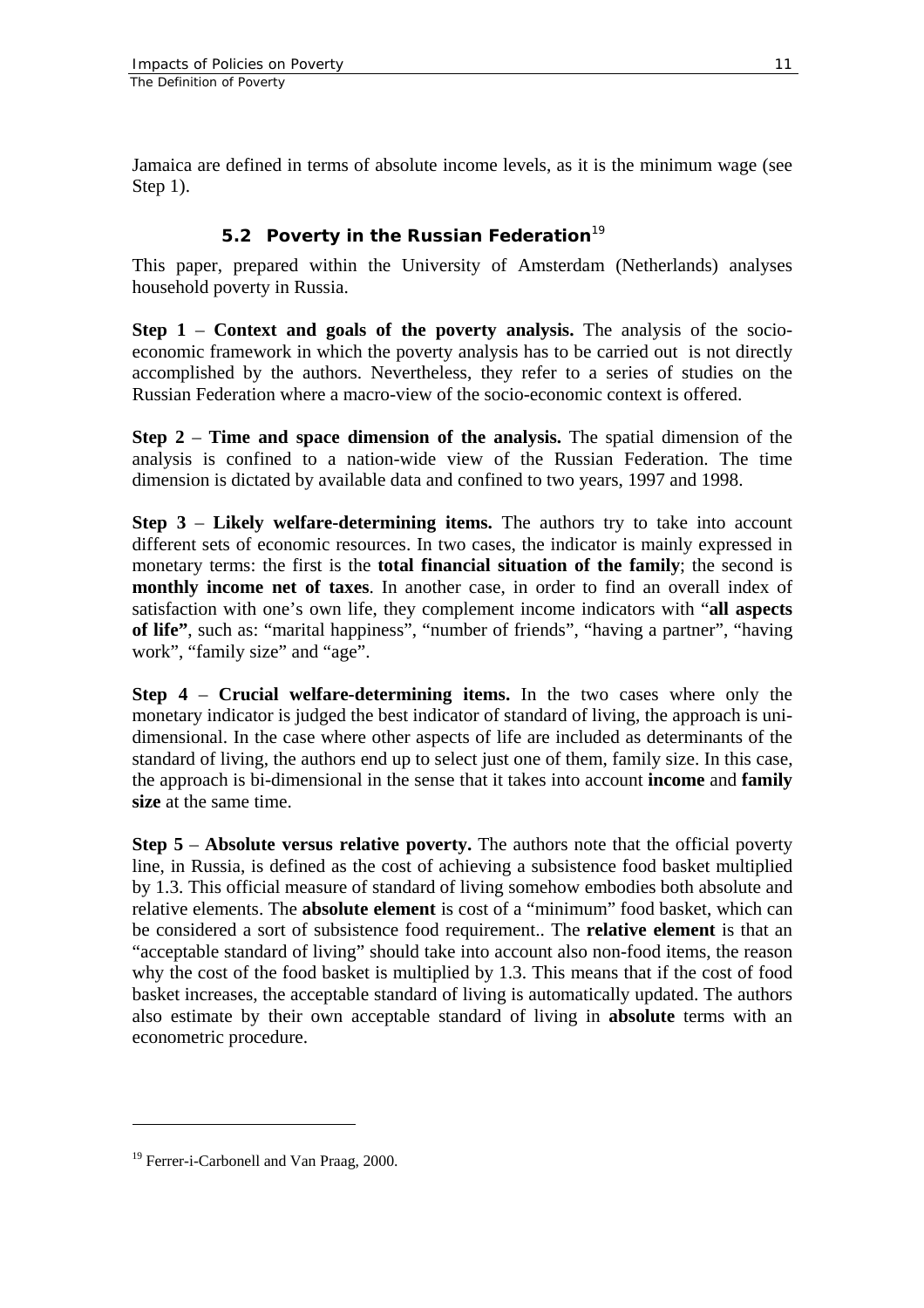# **5.3 Income poverty in advanced countries**[20](#page-15-1)

<span id="page-15-0"></span>In this "Luxembourg Income Study (LIS)" working paper, the authors analyse income poverty in more industrialised countries. Also in this case, some of the steps of the analysis.are clearly spelled out.

**Step 1** – **Context and goals of the poverty analysis.** The focus on advanced countries leaves the authors with some space to assume that these countries are relatively homogenous in terms of social and macroeconomic variables. This may be seen as a shortcut for Step 1. However, pooling some countries for poverty analysis always requires that you understand the basic analogies and/or differences among them. This should never be a random mix of countries.

**Step 2** – **Time and space dimension of the analysis.** The spatial dimension of the analysis is defined by the set of "**advanced countries"**. The time dimension of the analysis covers all years available from the Luxembourg Income Study, on which the study is based.

**Step 3** – **Likely welfare-determining items.** The variables defining the absence of an "acceptable level of living standards" are clearly listed by the authors, when they refer to general approaches to poverty analysis. They list: a) disposable income; b) consumer expenditures; c) consumption; d) earnings capacity; e) wealth; f) choice sets; g) utility; h) capabilities. The authors argue that the ideal variables might differ from what one *can* empirically use (due, for example, to availability of data). For example, lifetime "utility" could be a good proxy for investigating poverty; capabilities may better reflect what people *can do* and not only what people *have*.

**Step 4 – Crucial welfare-determining items**. The complexity of most items listed above is explicitly recognized by the authors. Therefore, they end up with using **income** as a relevant economic resource the lack of which may undermine the standard of living. The main justification is that data are more easily available and that income is one of the most "common" indicators. With income as the only indicator, they adhere to a **uni-dimensional** approach to poverty analysis.

**Step 5** – **Absolute versus relative poverty.** Most of the authors' analysis is carried out by using **60 percent of the current median income** as a threshold to discriminate poor and non-poor. Therefore, they adopt the concept of **relative** poverty. Income growth would automatically update the threshold.

# **5.4 Mono versus multi-dimensional definition of poverty**

The following example is taken from Gillespie, 1990, and is aimed at illustrating how income and other social indicators may give contradictory prescriptions in a low-income country. Pakistan's per capita income, at that time, was about US\$ 350. The average income per capita of low income countries was US\$ 290. According to this indicator, Pakistan should not be considered as a poor country. However: a) primary school enrolment rates were 61 per cent for boys and 32 per cent for girls, below the

<span id="page-15-1"></span> $\overline{a}$ <sup>20</sup> Jäntti and Danziger, 1999.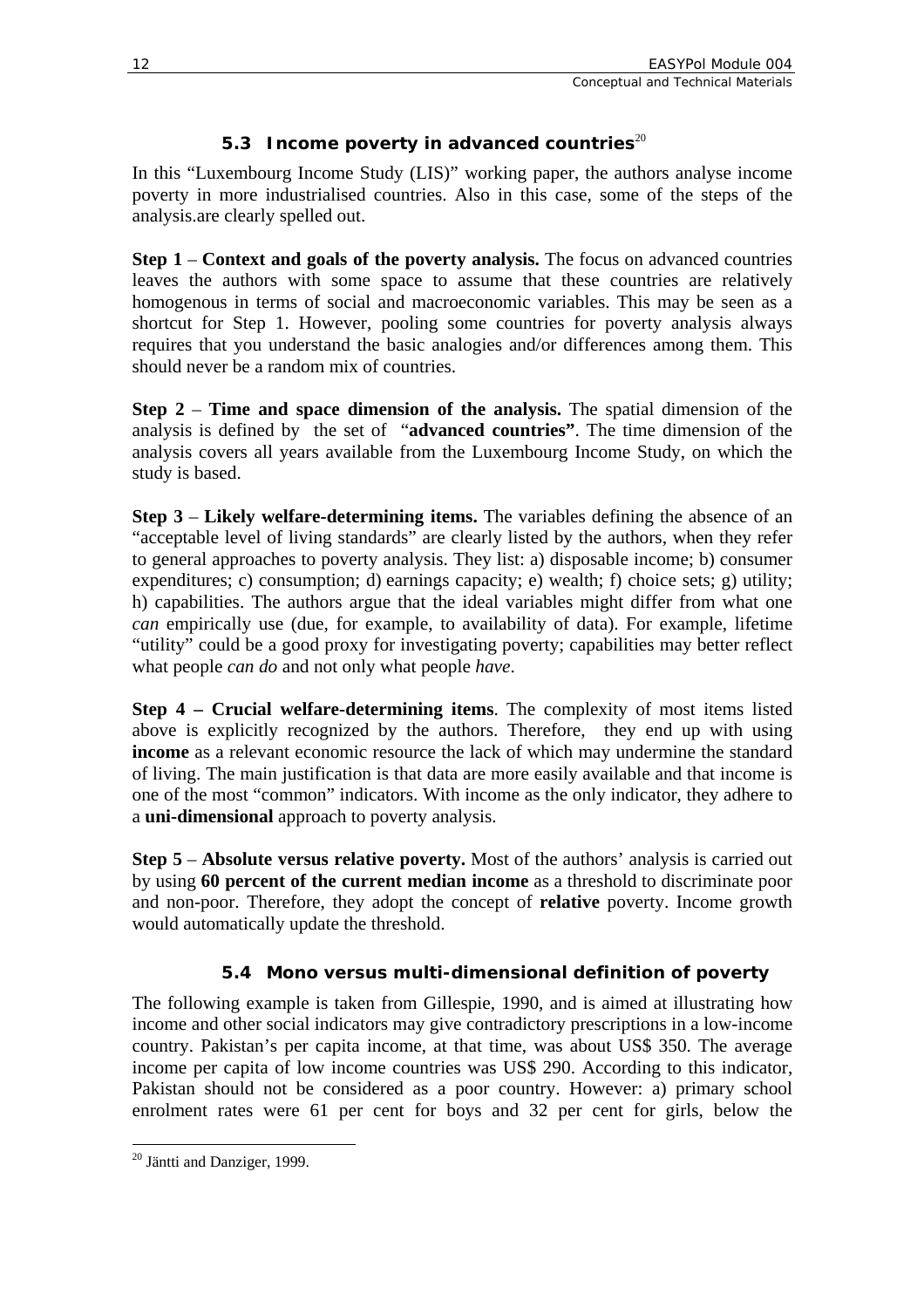<span id="page-16-0"></span>corresponding figures for low income countries; b) Pakistan had a ranking of four among the highest percentages of low birth weight babies; c) maternal mortality was among the highest in the world; d) the female to male ratio was the lowest in the world.

#### **5.5 Variability of the poverty concept across space**

An interesting example of how the definition of poverty may vary across countries may be taken from the experience of the European Union (EU). In assessing poverty, as reported in de Vos and Zaidi, 1998. Two alternatives are discussed: a) the European Union-wide concept of poverty; b) the country-specific concept of poverty. They argue that if the EU is to be considered as one society, the level of resources necessary to reach the minimum level of living in the society is the same throughout the Union. However, in reality there are serious doubts as to whether the EU can really be considered as one society with one minimal level of living. An inhabitant of Luxembourg with the average resources of a Portuguese would definitely be considered poor according to the standards of her society, while someone living in the countryside of Portugal with the resources of the average Luxembourger would certainly be considered well-off.

# **6 CONCLUSIONS**

The discussion about absolute versus relative poverty, the variability of the poverty concept over time and across space and the link between poverty and food security have been discussed in qualitative terms. This discussion is preliminary to quantitative poverty analysis. The accurate analyst will possibly experiment with different concepts of poverty, in order to make his/her analysis robust to changes in the way poverty is defined.

# **7 READERS' NOTES**

#### **7.1 Time requirements**

Time required to deliver this module is estimated at about two hours.

# **7.2 EASYPol links**

This module is propaedeutical to the investigation of other poverty issues. The modules included herebelow follow a logical order:

- EASYPol Module 005: *[Impacts of Policies on Poverty: Absolute Poverty Lines](http://www.fao.org/docs/up/easypol/316/abslt_pov_lines_005EN.pdf)*
- EASYPol Module 006: *[Impacts of Policies on Poverty: Relative Poverty Lines](http://www.fao.org/docs/up/easypol/317/rel_pov_lines_006EN.pdf)*
- EASYPol Module 007: *[Impacts of Policies on Poverty: Basic Poverty Measures](http://www.fao.org/docs/up/easypol/323/basic-pov-measures_007EN.pdf)*
- EASYPol Module 009: *[Impacts of Policies on Poverty: Distributional Poverty](http://www.fao.org/docs/up/easypol/322/distributional-pvmsrs_009EN.pdf)  [Gap Measures](http://www.fao.org/docs/up/easypol/322/distributional-pvmsrs_009EN.pdf)*
- EASYPol Module 010*: [Impacts of Policies on Poverty: Generalised Poverty Gap](http://www.fao.org/docs/up/easypol/324/gnrlsed_pvty_gap_msrs_010EN.pdf) [Measures](http://www.fao.org/docs/up/easypol/324/gnrlsed_pvty_gap_msrs_010EN.pdf)*
- EASYPol Module 035: *[Impacts of Policies on Poverty: Dominance and Poverty](http://www.fao.org/docs/up/easypol/328/povety&dominance_035EN.pdf)*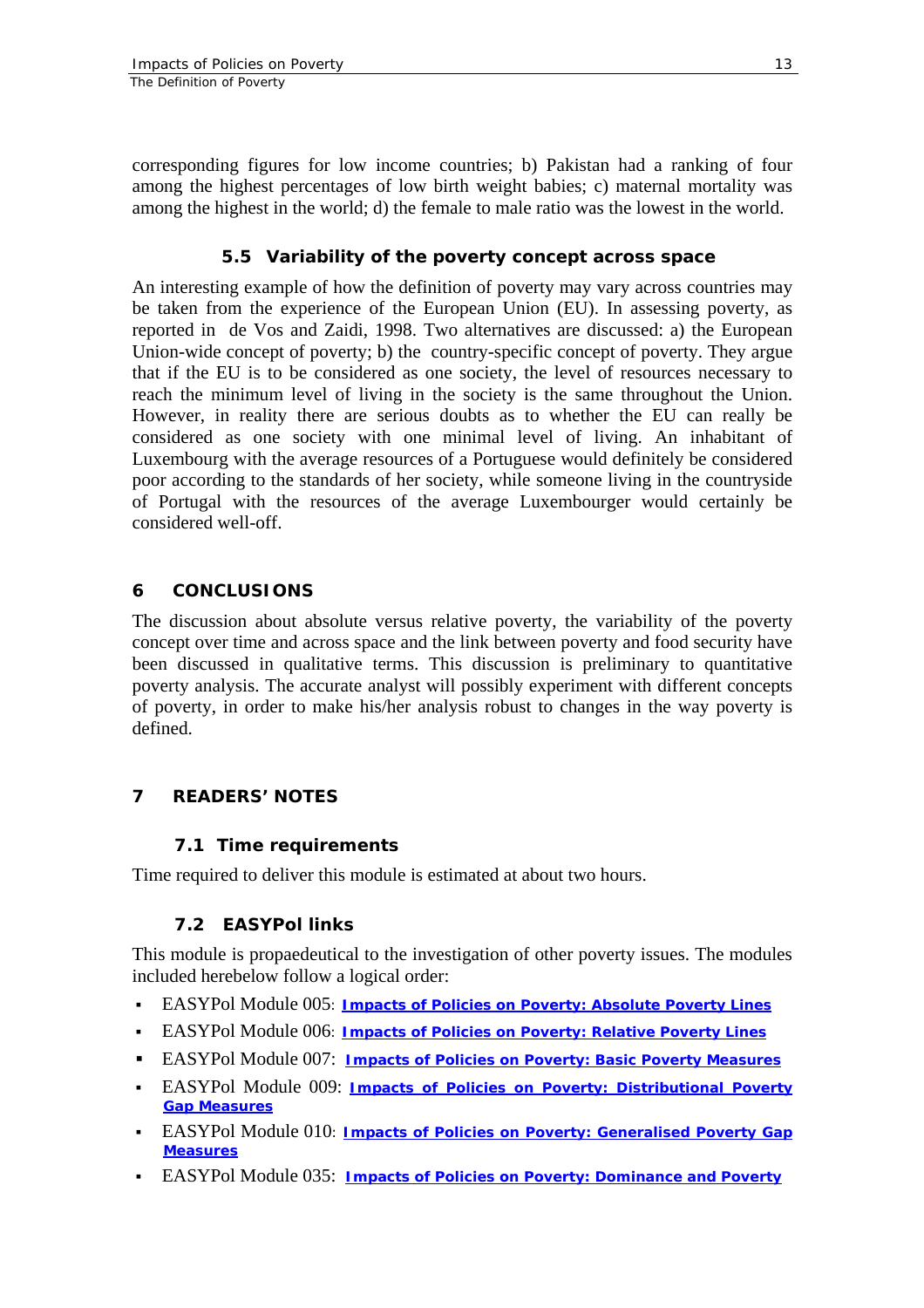# **7.3 Frequently asked questions**

- <span id="page-17-0"></span> $\checkmark$  **How should poverty be defined?** Poverty can be defined as the lack or the inability to achieve a socially acceptable standard of living. See paragraph 3.1 for different facets of this phenomenon.
- $\checkmark$  Is poverty merely a lack of income or can it be a more general lack of command **over other economic and social resources?** This is related to uni-dimensional or multi-dimensional notions of poverty. Income may command more control on many economic resources; nevertheless, poverty may be related to the absence of other fundamental aspects of life (see, for example, the human rights-based approach by UNDP or the capability approach by Sen). See paragraph 3.1.
- 9 **Is relative poverty a more satisfactory concept than absolute poverty?** A consensus has not yet been found on this question. Note that also absolute concepts contains some elements of relativity in the way the acceptable standard of living is defined. See paragraph 3.2.
- $\checkmark$  What is the relation between poverty and food security? Food security may be thought of as a component in an absolute concept of poverty. On the other hand, poverty, as an individual or household feature, is is mostly related to the "access to food" dimension of food security, rather than to availability and stability.
- $\checkmark$  Can the concept of poverty take into account non-food items? Non-food items may well constitute the set of necessary choice to achieve an acceptable standard of living (e.g. shelter). The main problem is how to choose these elements. See paragraph 4 and some examples in paragraph 5.

# **8 REFERENCES AND FURTHER READINGS**

Booth A. L., 1902. *Life and Labour of the People of London*, MacMillan, London, UK.

- Cavatassi R., Davis B., Lipper L., 2004. Estimating Poverty Over Time and Space: Construction of a Time-Variant Poverty Index for Costa Rica, *ESA Working Paper n. 04-21*, FAO, Rome, Italy.
- Davis B., 2003. *Choosing a Poverty Mapping Method*, FAO, Rome, Italy.
- De Vos K., Zaidi M. A. 1998. Poverty measurement in the European Union: Country-Specific or Union-Wide Poverty Lines?, *Journal of Income Distribution*, **8(1)**, pp. 77-92.
- Deichmann U., 1999. *Geographic aspects of inequality and poverty*, text for the World Bank's Web Site on Inequality, Poverty, and Socio-Economic Performance, (also available at: *<http://www.worldbank.org/poverty/inequal/index.htm>*)
- Ezemenari K., Subbarao K., 1998. *Jamaica's Food Stamp Program: Impacts on Poverty and Welfare*, Poverty Group, PREM Network, paper presented at the EDI Workshop, The World Bank, Washingon DC, USA, December.
- Ferrer-i-Carbonell A., Van Praag B. M. S., 2000. *Poverty in the Russian Federation*, mimeo, University of Amsterdam, Amsterdam, The Netherlands.
- Fieghen G. C., Lansley P. S., Smith A. D., 1977. *Poverty and Progress in Britain 1953- 1973*, Cambridge University Press, Cambridge, UK.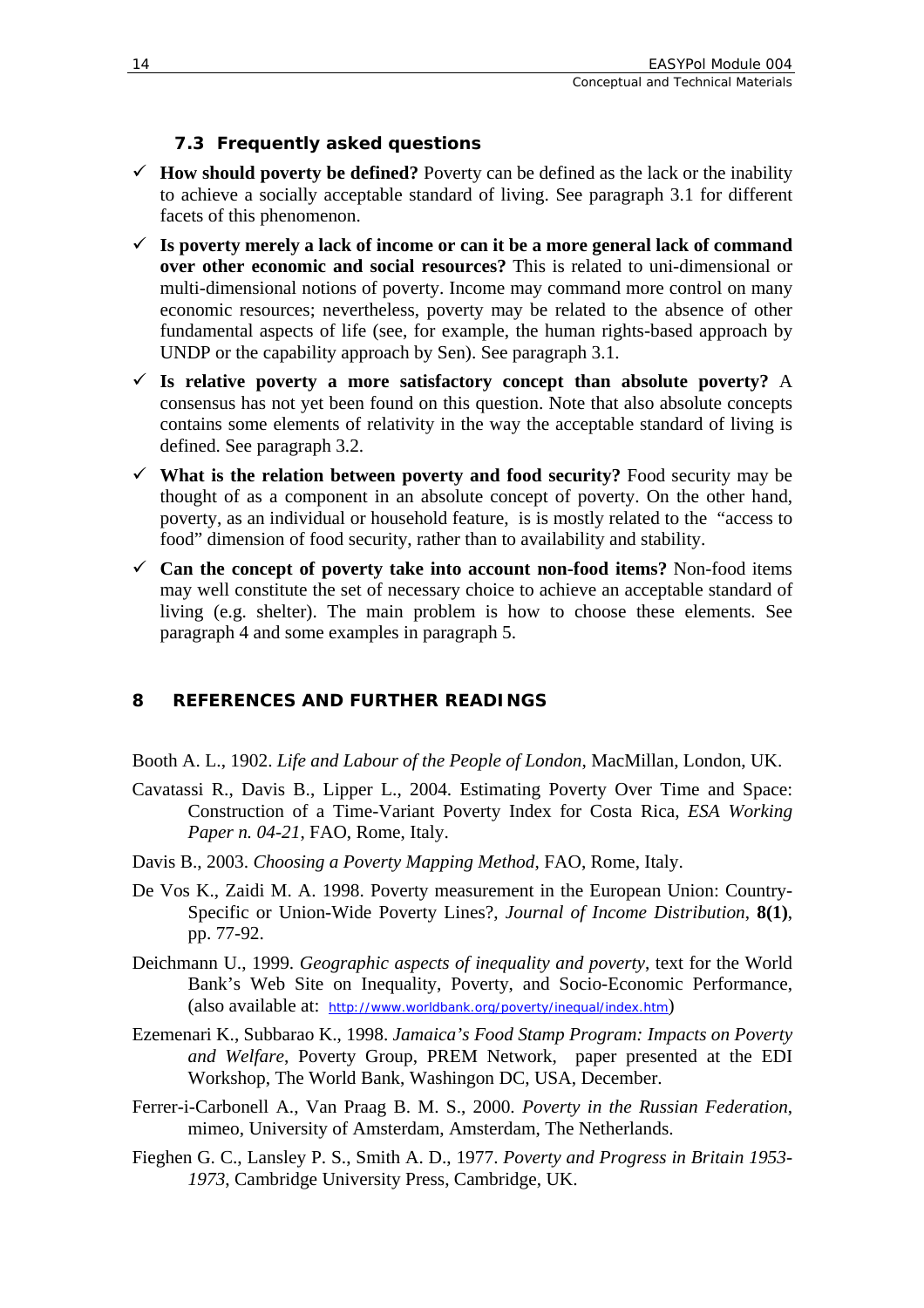- Filmer D., Pritchett L., 1998. Estimating Wealth Effects Without Expenditure Data or Tears: An Application to Educational Enrollments in States of India, *mimeo*, The World Bank, Washington DC, USA.
- FIVIMS, *Tools &Tips* (available at: <http://www.fivims.net/static.jspx?lang=en&page=toolsandtips>)
- Gillespie N., 1990. Selected World Bank Poverty Studies: A Summary of Approaches, Coverage and Findings, *Poverty Reduction Handbook,* The World Bank, Washington DC, USA
- IFAD, 1996. Paper for the World Food Summit, November, Rome, Italy
- IFPRI, 1999. *Technical Guides*, Washington DC, USA (available at: *[http://www.ifpri.org/training/material\\_tech.htm](http://www.ifpri.org/training/material_tech.htm)*)
- Jäntti M., Danziger S., 1999. Income poverty in advanced countries, *LIS Working Paper n. 193*, Maxwell School of Citizenship and Public Affairs, Syracuse University, New York, USA. (also available at: *http://www.lisproject.org/publications/liswps/193.pdf*)
- Lok-Desallien R., 1997. Review of Poverty Concepts and Indicators, UNDP, New York, USA.
- Orshansky M., 1965. Counting the Poor: Another Look at the Poverty Profile, *Social Security Bulletin*, **28/1**, pp. 3-29.
- Petrucci A., Salvati N., Seghieri C., 2003. The Application of a Spatial Regression Model to the Analysis and Mapping of Poverty, FAO, Rome, Italy.
- Rein M., 1970. Problems in the Definition and Measurement of Poverty, in Townsend P. (ed.), *The Concept of Poverty*, Heinemann, Oxford, UK, pp. 46-63.
- Romer Løvendal C., Knowles M., Horii N., 2004. Understanding Vulenrability to Food Insecurity Lessons from Vulnerable Livelihood Profiling, *ESA Working Paper n. 04-18*, FAO, Rome, Italy.
- Rowntree B. S., 1901. *Poverty: A Study of Town Life*, MacMillan, London, UK.
- Seidl C., 1988. Poverty Measurement: A Survey, in Bös D., Rose M., Seidl C. (eds), *Welfare and efficiency in public economics*, Springer, New York, USA. pp. 71- 147.
- Sen A., 1983. Poor, Relatively Speaking, *Oxford Economic Papers*, **35**, Oxford University Press, UK, pp. 153-169.
- Sen A., 1985. *Commodities and capabilities*, North-Holland, Amsterdam, The Netherlands.
- Sen A., 1992. *Inequality re-examined*, Clarendon Press, Oxford, UK.
- UNDP, 2003. Poverty reduction and human rights A practice note, New York, USA.
- Watts H. W., 1968. An Economic Definition of Poverty, in Moynihan D. P. (ed.), *On Understanding Poverty*, Basic Books, New York, USA.
- World Bank (2001), *Poverty Manual*, Washington DC, USA (also available at: *[http://web.worldbank.org/WBSITE/EXTERNAL/WBI/WBIPROGRAMS/PGLP/0,,contentMDK:20284](http://web.worldbank.org/WBSITE/EXTERNAL/WBI/WBIPROGRAMS/PGLP/0,,contentMDK:20284296~menuPK:461269~pagePK:64156158~piPK:64152884~theSitePK:461246,00.html) [296~menuPK:461269~pagePK:64156158~piPK:64152884~theSitePK:461246,00.html](http://web.worldbank.org/WBSITE/EXTERNAL/WBI/WBIPROGRAMS/PGLP/0,,contentMDK:20284296~menuPK:461269~pagePK:64156158~piPK:64152884~theSitePK:461246,00.html)* )
- World Food Summit, 1996. *Declaration on World Food Security Plan of Action*, Rome, FAO/World Food Summit, Rome, Italy.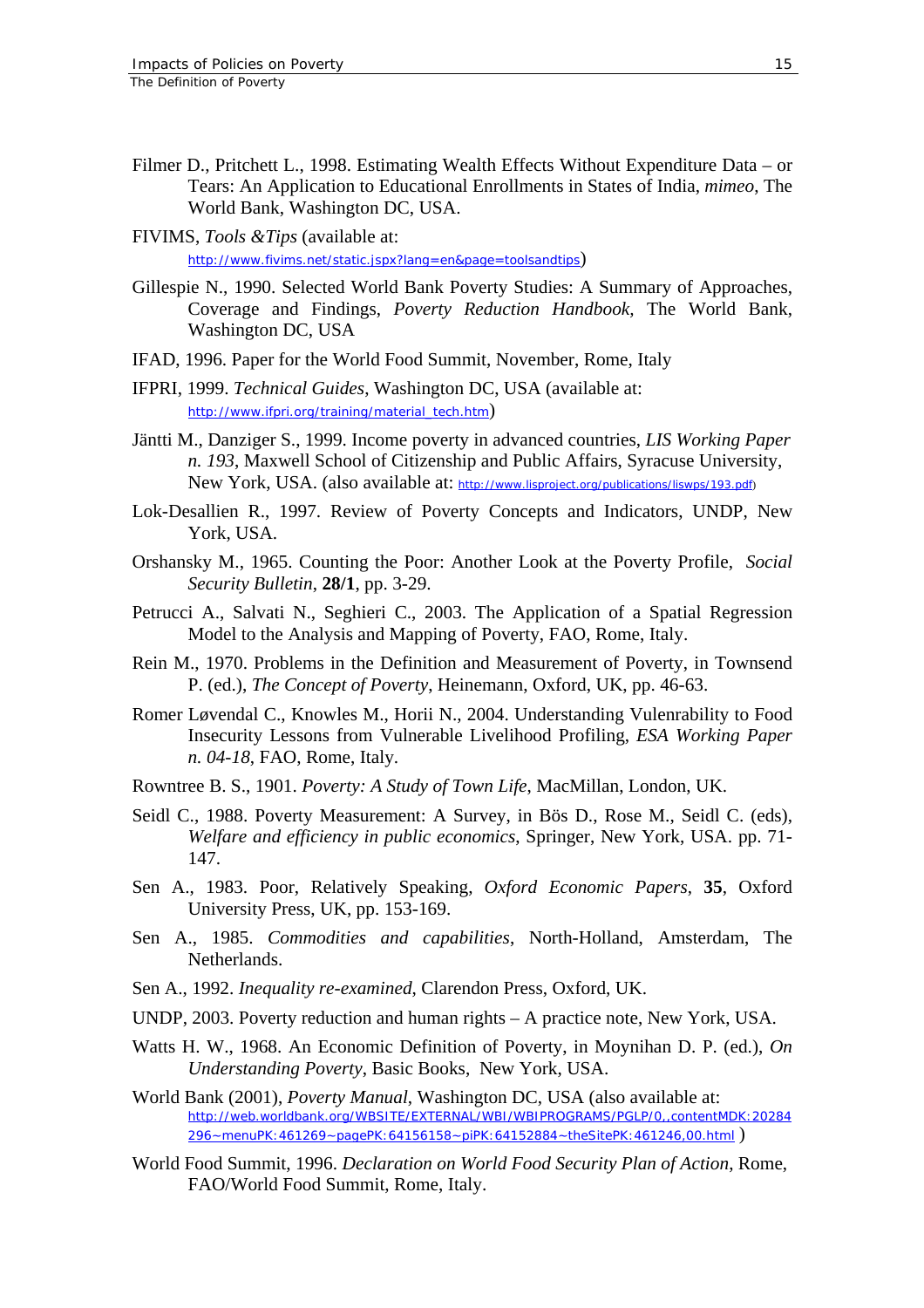Conceptual and Technical Materials

#### <span id="page-19-0"></span>**Module metadata**

. . . . . . . . . . . . . . 法法法法法法法法法法法法法法法法法法法法法法法法法法法法法法法法法法法法

| 1. EASYPol module                | 004                                    |  |  |  |
|----------------------------------|----------------------------------------|--|--|--|
|                                  |                                        |  |  |  |
| 2. Title in original language    |                                        |  |  |  |
| <b>English</b>                   | Impacts of Policies on Poverty         |  |  |  |
| <b>French</b>                    | Impacts des politiques sur la pauvreté |  |  |  |
| <b>Spanish</b>                   |                                        |  |  |  |
| <b>Other language</b>            |                                        |  |  |  |
|                                  |                                        |  |  |  |
| 3. Subtitle in original language |                                        |  |  |  |
| <b>English</b>                   | The Definition of Poverty              |  |  |  |
| <b>French</b>                    | Définition de la pauvreté              |  |  |  |
| <b>Spanish</b>                   |                                        |  |  |  |
| <b>Other language</b>            |                                        |  |  |  |

#### **4. Summary**

This module illustrates how poverty can be defined in the context of policy impact analysis. After reporting and discussing the definition of poverty as "the lack of, or the inability to achieve, a socially acceptable standard of living", it discusses the mono-dimensional and multi-dimensional approaches to the definition of poverty. Furthermore, the module focuses on the absolute and the relative concept of poverty, also drawing some analogies and differences with the concept of food security. A step-by-step procedure, illustrated real case examples, are then provided to guide the reader through the process of poverty definition for policy impact analysis.

#### **5. Date**

November 2005

#### **6. Author(s)**

Lorenzo Giovanni Bellù, Agricultural Policy Support Service, Policy Assistance Division, FAO, Rome, Italy

Paolo Liberati, University of Urbino, "Carlo Bo", Institute of Economics, Urbino, Italy

| 7. Module type                    | Thematic overview<br>$\boxtimes$ Conceptual and technical materials<br>Analytical tools<br>Applied materials<br>Complementary resources                                                                                                                                                                                                                                     |
|-----------------------------------|-----------------------------------------------------------------------------------------------------------------------------------------------------------------------------------------------------------------------------------------------------------------------------------------------------------------------------------------------------------------------------|
| 8. Topic covered by<br>the module | $\boxtimes$ Agriculture in the macroeconomic context<br>Agricultural and sub-sectoral policies<br>Agro-industry and food chain policies<br>Environment and sustainability<br>Institutional and organizational development<br>Investment planning and policies<br>$\boxtimes$ Poverty and food security<br>Regional integration and international trade<br>Rural Development |